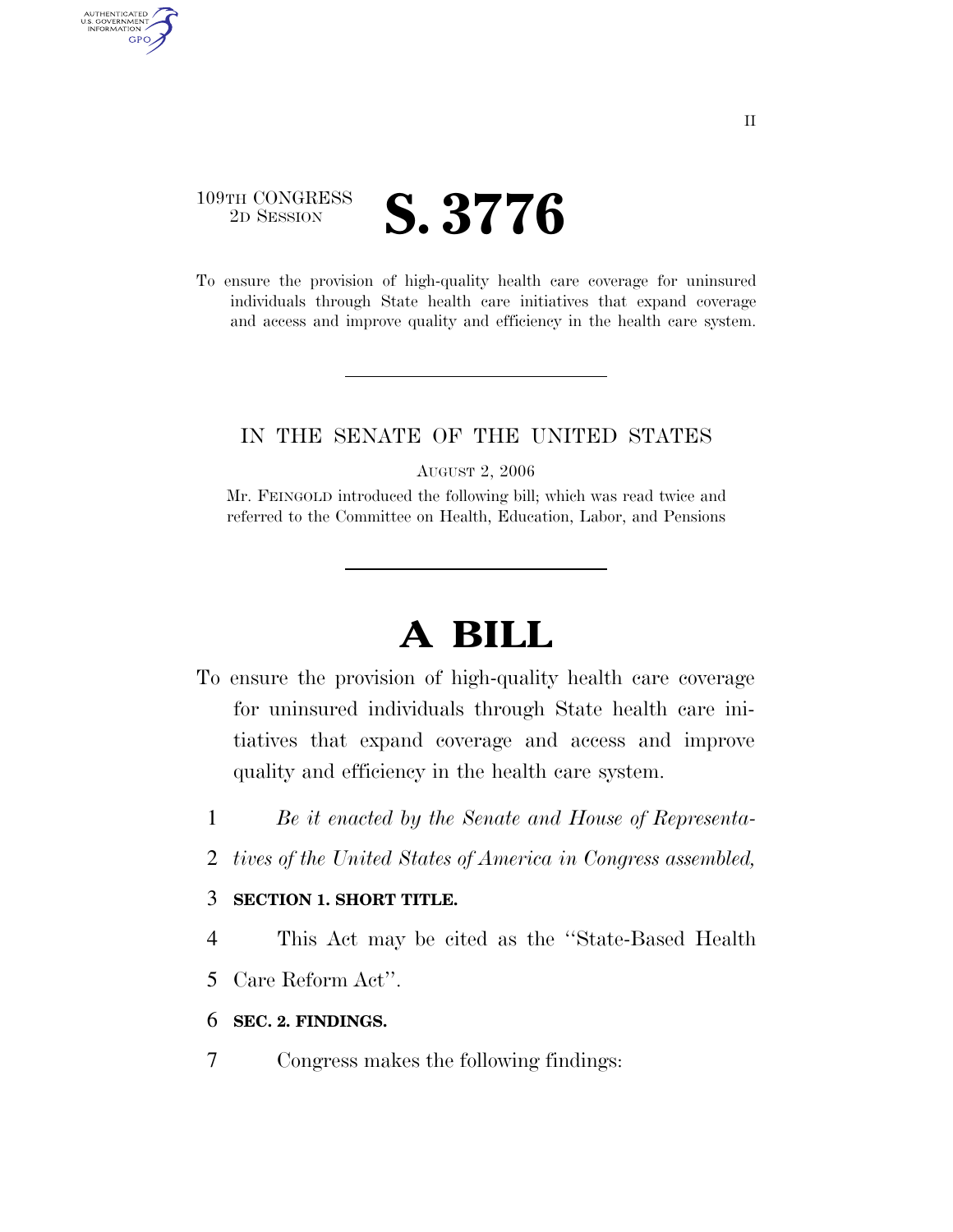| $\mathbf{1}$   | (1) Health care remains one of the most impor-         |
|----------------|--------------------------------------------------------|
| $\overline{2}$ | tant domestic issues for Americans.                    |
| 3              | (2) According to the Census Bureau,                    |
| $\overline{4}$ | 45,800,000 Americans were uninsured in 2004. Over      |
| 5              | 8,000,000 of these individuals were children. The      |
| 6              | number of uninsured has increased by 6,000,000         |
| $\overline{7}$ | since 2000.                                            |
| 8              | (3) According to the Commonwealth Fund,                |
| 9              | many of the uninsured are employed, and an in-         |
| 10             | creasing number are from middle-income families:       |
| 11             | (A) Two in five working-age Americans                  |
| 12             | with annual incomes between $$20,000$ and              |
| 13             | \$40,000 were uninsured for at least part of           |
| 14             | 2005. In 2001, just over one-quarter of those          |
| 15             | with moderate incomes were uninsured.                  |
| 16             | $(B)$ Of the estimated $48,000,000$ American           |
| 17             | adults who spent any time uninsured in 2005,           |
| 18             | two-thirds were in families where at least one         |
| 19             | person was working full time.                          |
| 20             | (4) The uninsured face serious financial prob-         |
| 21             | lems, and often have to choose between medical care    |
| 22             | and other basic necessities. According to the Com-     |
| 23             | monwealth Fund, more than half of uninsured            |
| 24             | adults reported medical debt or problems paying        |
| 25             | bills. Of those, nearly half used up all their savings |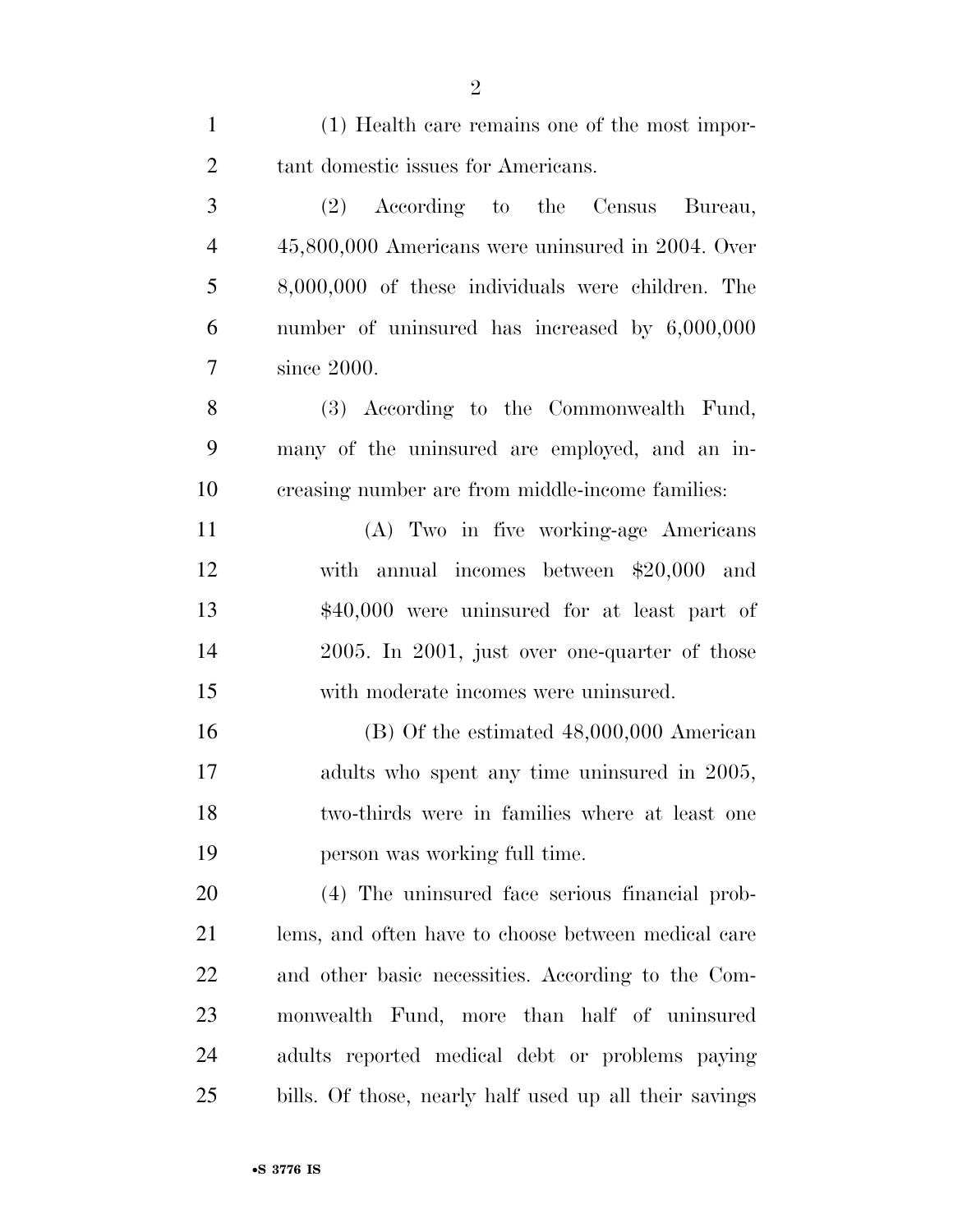to pay their bills. Two of five were unable to pay for basic necessities like food, heat, or rent because of medical bills.

 (5) Health outcomes for the uninsured are worse than health outcomes for those who are cov- ered. According to the Institute of Medicine, the number of excess deaths among uninsured adults ages 25 to 64 is estimated at around 18,000 a year. Fifty-nine percent of uninsured adults who had a chronic illness, such as diabetes or asthma, did not fill a prescription or skipped their medications be-cause they could not afford them.

 (6) The cost of providing care to the uninsured weighs heavily on the United States economy. The United States spends twice as much as any other in- dustrialized nation on health care, and more than the United Kingdom's entire gross domestic product. According to the Kaiser Family Foundation, \$124,600,000,000 was spent on care provided to in- dividuals who were uninsured for all or part of 2004. Despite this spending, the United States ranks sec- ond to last among industrialized countries in infant mortality rates.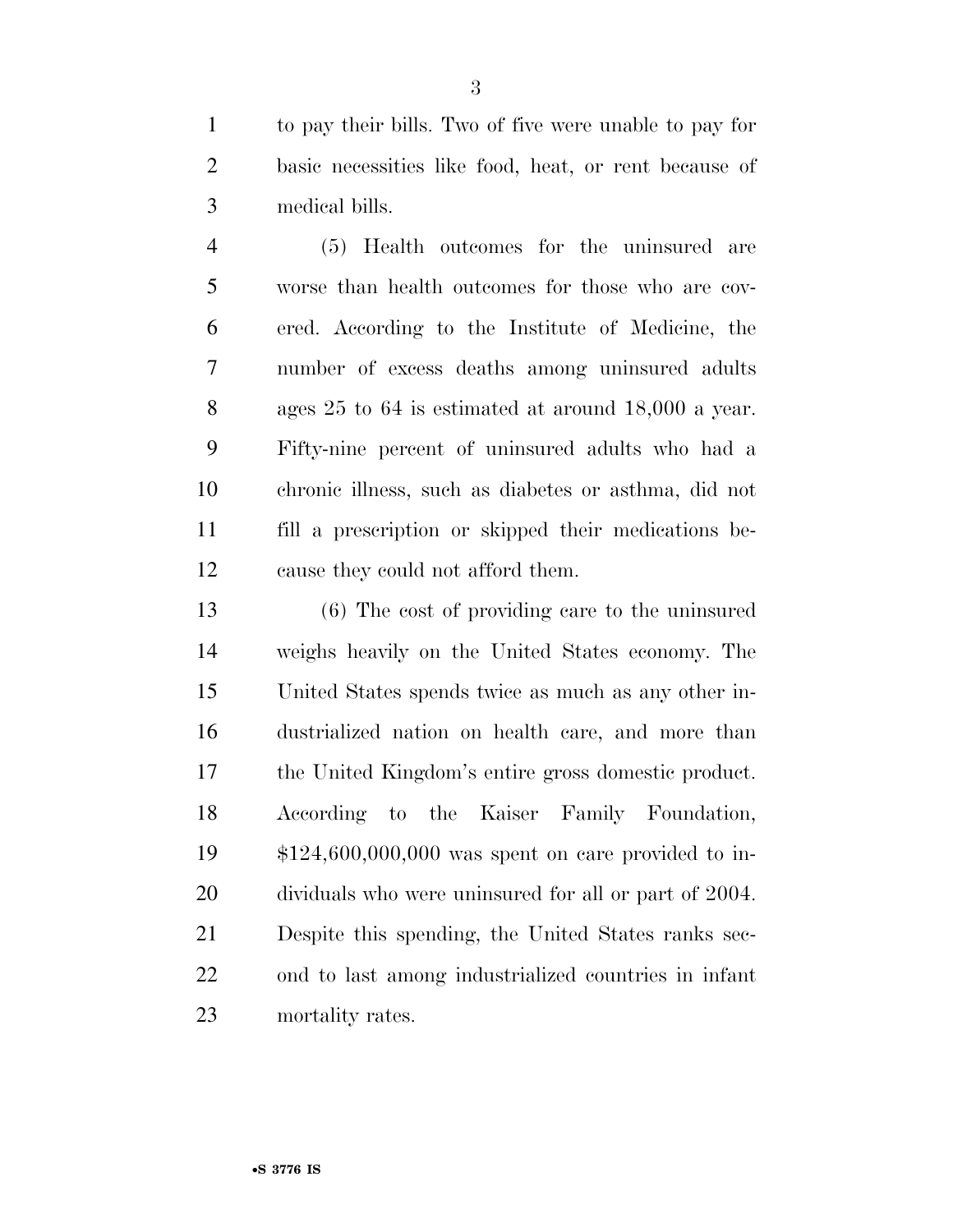#### **SEC. 3. PURPOSE.**

 It is the purpose of this Act to establish a program to award grants to States for the establishment of State-based projects to—

 (1) increase health care coverage for uninsured individuals in selected States within the 5-year pe- riod beginning on the date of enactment of this Act; (2) ensure high-quality health care coverage that provides adequate access to providers, services, and benefits;

 (3) improve the efficiency of health care spend- ing and lower the cost of health care for the partici-pating State; and

 (4) encourage universal health care coverage within States.

## **TITLE I—HEALTH CARE COVERAGE**

**SEC. 101. STATE-BASED HEALTH CARE COVERAGE PRO-**

**GRAM.** 

 (a) APPLICATIONS BY STATES, MULTI-STATE RE-GIONS, LOCAL GOVERNMENTS, AND TRIBES.—

•**S 3776 IS** (1) STATE APPLICATION.—A State, in consulta- tion with local governments, Indian tribes, and In- dian organizations involved in the provision of health care (referred to in this Act as a ''State''), may apply for a State health care reform grant for the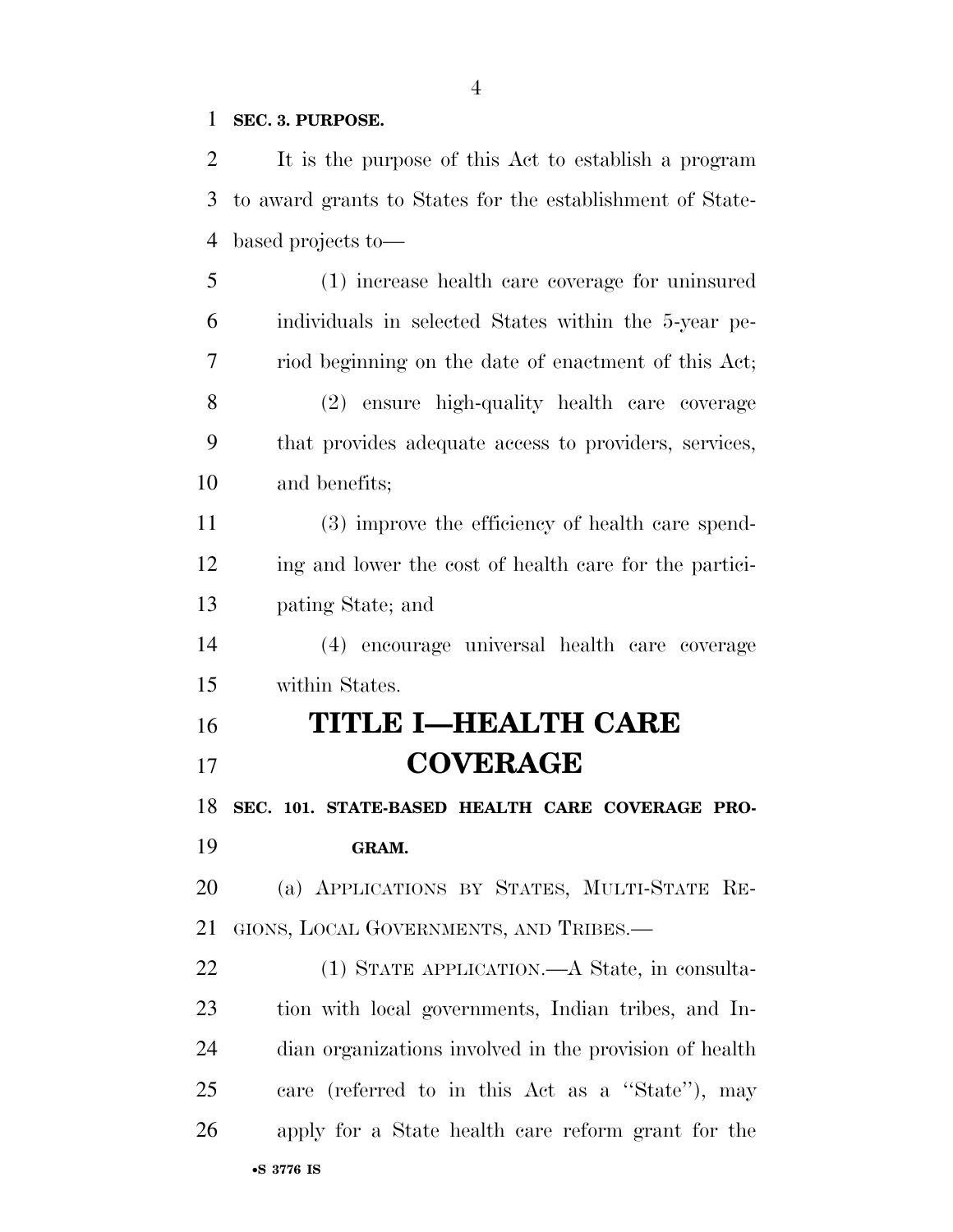entire State (or for regions of two or more States) under paragraph (2).

 (2) SUBMISSION OF APPLICATION.—In accord- ance with this section, each State desiring to imple- ment a State health care reform program shall sub- mit an application to the Health Care Reform Task Force established under subsection (b) (referred to in this section as the ''Task Force'') for approval.

 (3) LOCAL GOVERNMENT AND OTHER APPLICA-TIONS.—

 (A) IN GENERAL.—Where a State fails to submit an application under this section, a unit of local government of such State, or a consor- tium of such units of local governments, may submit an application directly to the Task Force for programs or projects under this sec- tion. Such an application shall be subject to the requirements of this section.

 (B) OTHER APPLICATIONS.—Subject to such additional regulations as the Secretary may prescribe, a unit of local government, In- dian tribe, or Indian health organization may submit an application under this section, wheth- er or not the State submits such an application, if such unit, tribe, or organization can dem-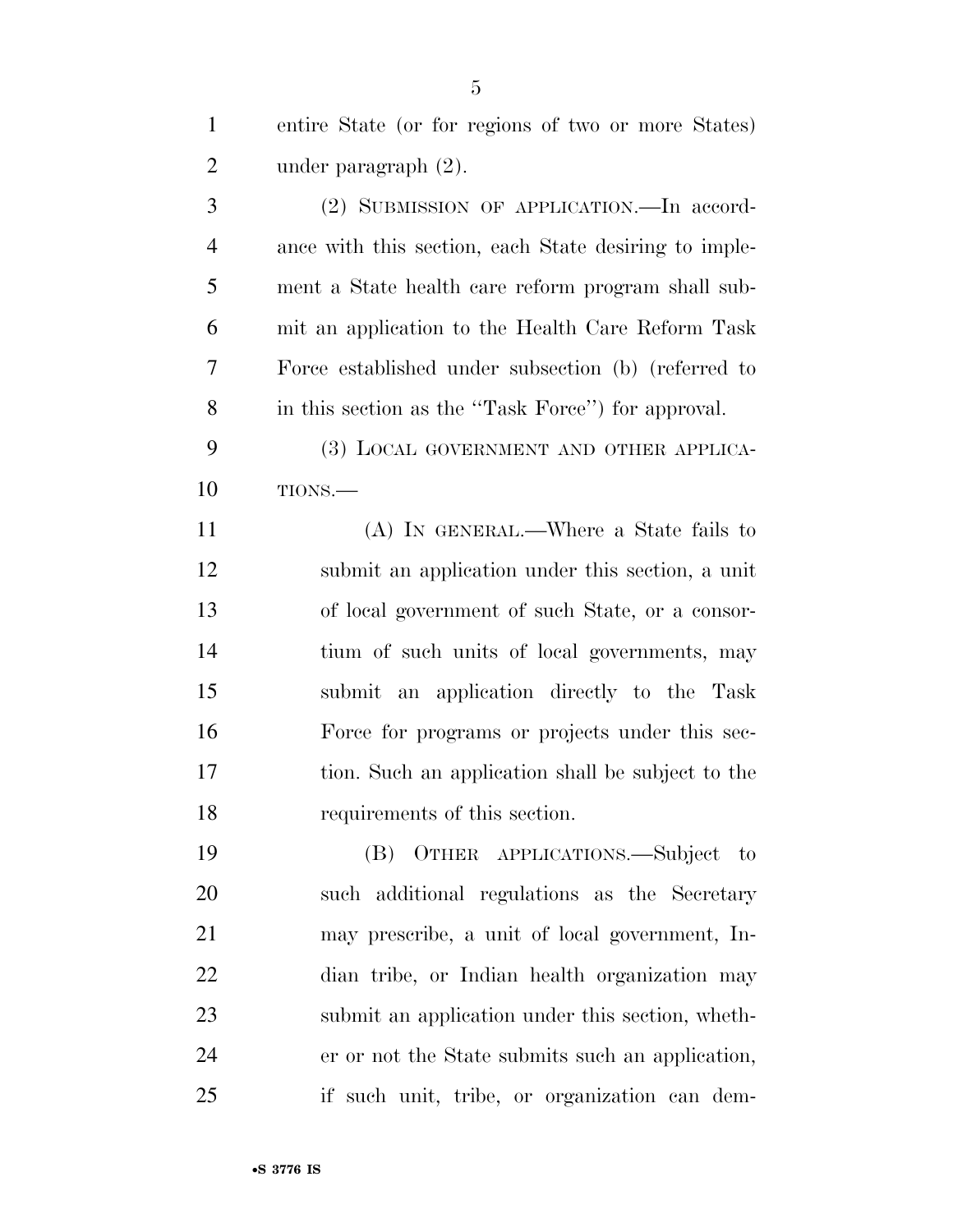| $\mathbf{1}$   | onstrate unique demographic needs or a signifi-       |
|----------------|-------------------------------------------------------|
| $\overline{2}$ | cant population size that warrants a substate         |
| 3              | program under this subsection.                        |
| $\overline{4}$ | (b) HEALTH CARE REFORM TASK FORCE.-                   |
| 5              | (1) ESTABLISHMENT.—Not later than 180 days            |
| 6              | after the date of the enactment of this Act, the Sec- |
| 7              | retary shall establish a Health Care Reform Task      |
| 8              | Force in accordance with this subsection.             |
| 9              | $(2)$ MEMBERSHIP.—                                    |
| 10             | (A) IN GENERAL.—The Task Force shall                  |
| 11             | be comprised of not less than 20 members to be        |
| 12             | appointed by the Comptroller General in ac-           |
| 13             | cordance with subparagraph (B) and the Sec-           |
| 14             | retary.                                               |
| 15             | (B) APPOINTED MEMBERS.—With respect                   |
| 16             | to the members appointed by the Comptroller           |
| 17             | General under subparagraph $(A)$ —                    |
| 18             | (i) such members shall include con-                   |
| 19             | sumers of health services who represent in-           |
| 20             | dividuals who have not had health insur-              |
| 21             | ance coverage during the 2-year period                |
| 22             | prior to the appointment and who have                 |
| 23             | had a chronic illness and are disabled;               |
| 24             | (ii) such members shall include indi-                 |
| 25             | viduals—                                              |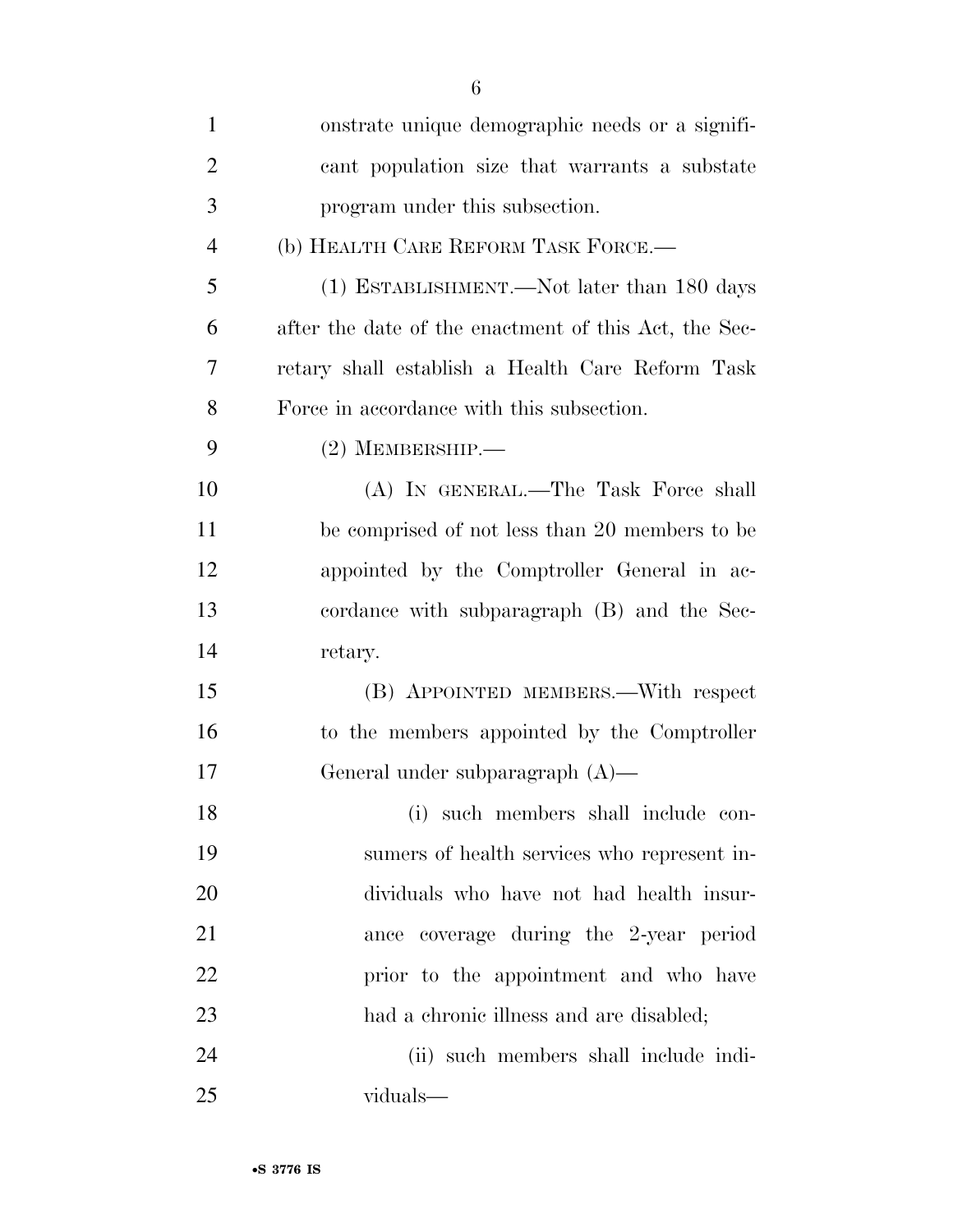| $\mathbf{1}$   | (I) with expertise in the financ-                |
|----------------|--------------------------------------------------|
| $\overline{2}$ | ing of, and paying for, benefits and             |
| 3              | access to care;                                  |
| $\overline{4}$ | (II) representing business<br>and                |
| 5              | labor; and                                       |
| 6              | (III) who are health care pro-                   |
| 7              | viders;                                          |
| 8              | (iii) such members shall include indi-           |
| 9              | viduals with expertise and experience in         |
| 10             | State health policy, State government, and       |
| 11             | local government;                                |
| 12             | (iv) such members shall have a broad             |
| 13             | geographic representation and be balanced        |
| 14             | between urban and rural areas; and               |
| 15             | (v) such members shall not include               |
| 16             | elected officials or paid employees or rep-      |
| 17             | resentatives of associations or advocacy or-     |
| 18             | ganizations involved in the health care sys-     |
| 19             | tem.                                             |
| 20             | GENERAL DUTIES.—The Task Force<br>(3)            |
| 21             | shall—                                           |
| 22             | (A) formally approve the application of a        |
| 23             | State for a grant under this section and the ad- |
| 24             | ministration of a reform program within the      |
| 25             | State;                                           |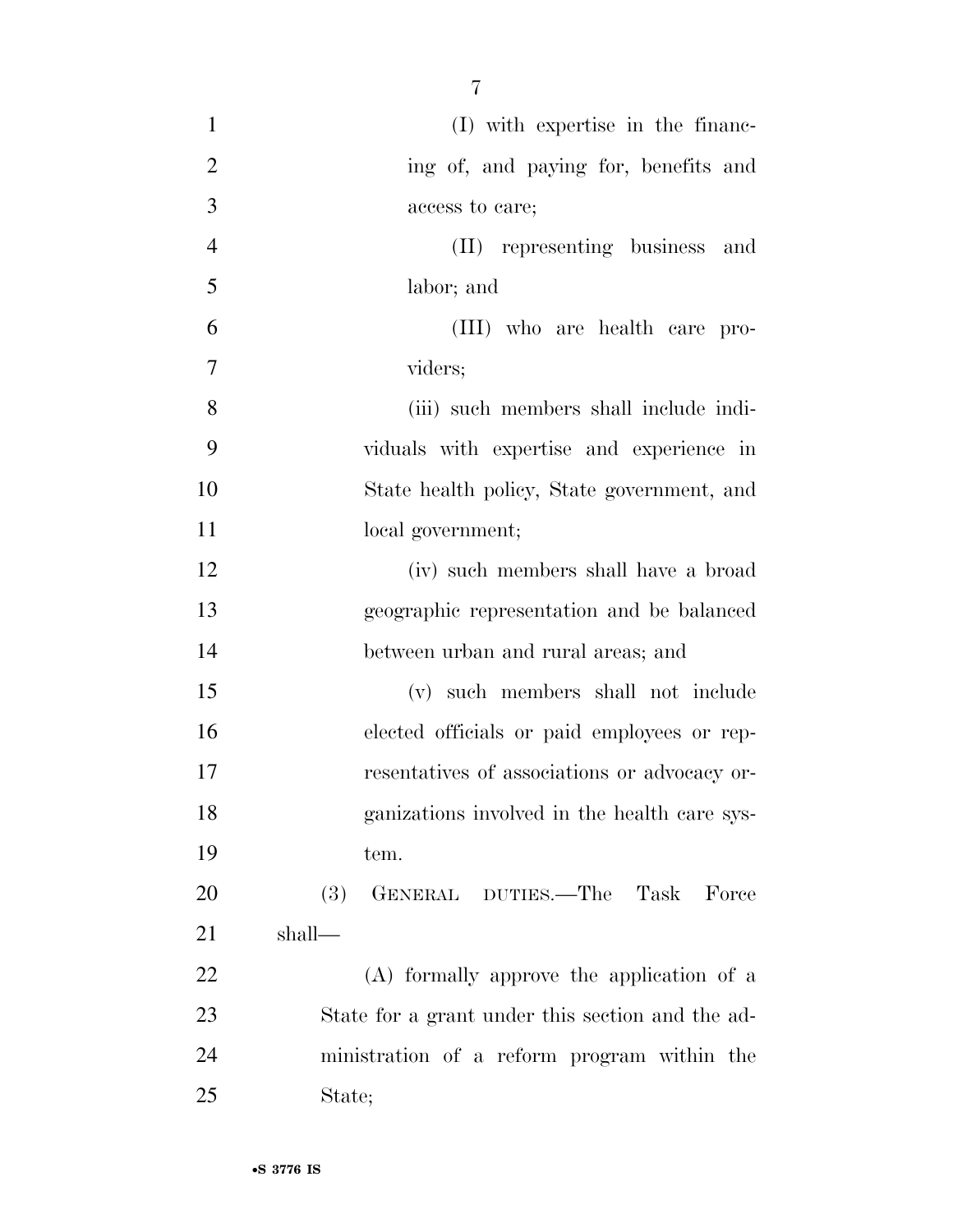| (B) establish minimum performance meas-             |
|-----------------------------------------------------|
| ures with respect to coverage, quality, and cost    |
| of State programs, as described under sub-          |
| section $(c)(1);$                                   |
| (C) conduct a thorough review of the grant          |
| application from a State and carry on a dia-        |
| logue with such State applicants concerning         |
| possible modifications and adjustments;             |
| (D) be responsible for monitoring the sta-          |
| tus and progress achieved under programs and        |
| projects granted under this section; and            |
| (E) report to the public concerning                 |
| progress made by States with respect to the         |
| performance measures and goals established          |
| under this Act, the periodic progress of the        |
| State relative to its State performance meas-       |
| ures and goals, and the State program applica-      |
| tion procedures, by region and State jurisdic-      |
| tion.                                               |
| (4) PERIOD OF APPOINTMENT; REPRESENTA-              |
| TION REQUIREMENTS; VACANCIES.—Members shall         |
| be appointed for the life of the Task Force. In ap- |
| pointing members under paragraph $(1)(A)$ , the     |
| Comptroller General shall ensure the representation |
|                                                     |

of urban and rural areas and an appropriate geo-

•**S 3776 IS**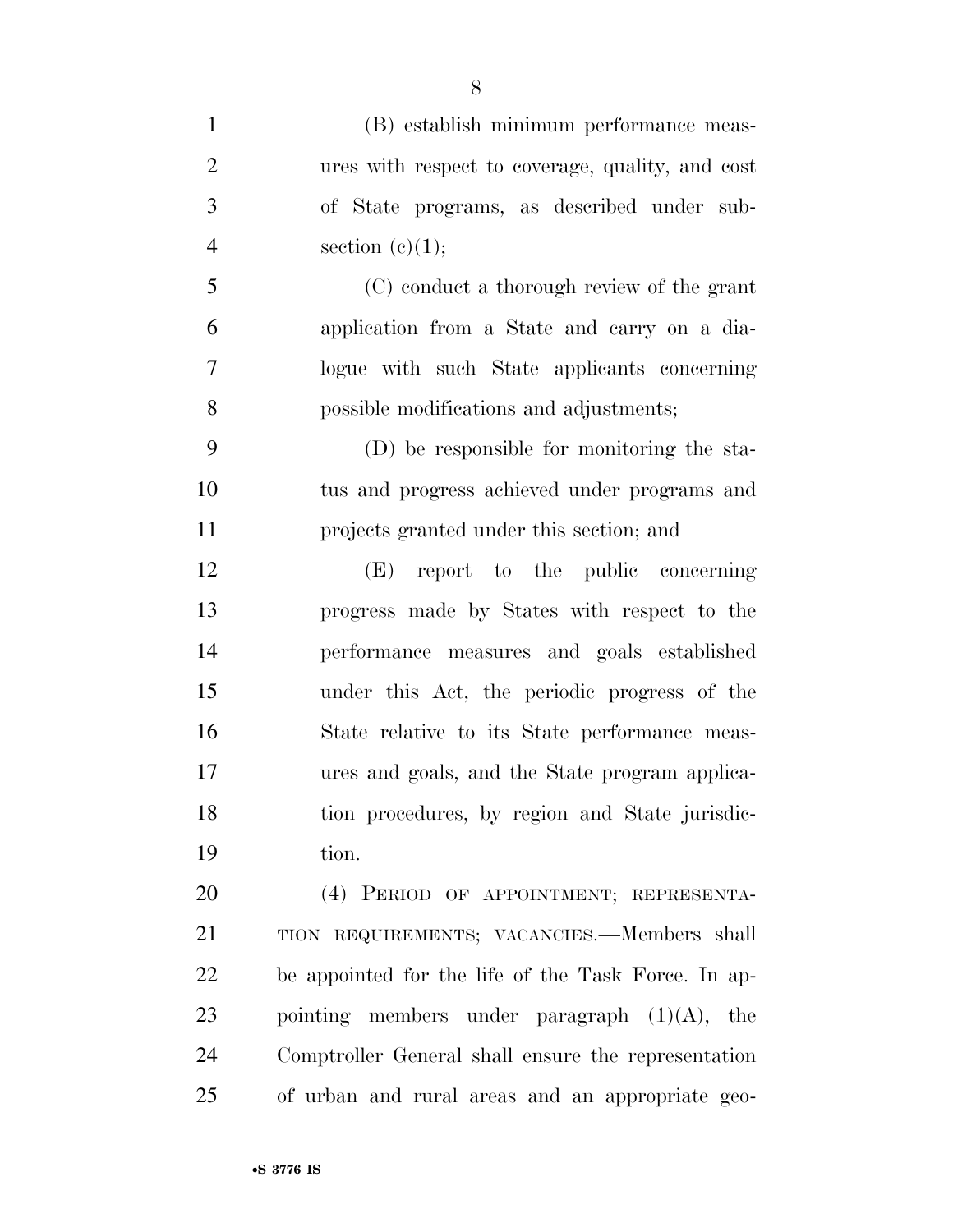| $\mathbf{1}$   | graphic distribution of such members. Any vacancy      |
|----------------|--------------------------------------------------------|
| $\overline{2}$ | on the Task Force shall not affect its powers, but     |
| 3              | shall be filled within a reasonable period of time and |
| $\overline{4}$ | in the same manner as the original appointment.        |
| 5              | $(5)$ CHAIRPERSON, MEETINGS.—                          |
| 6              | (A) CHAIRPERSON.—The Task Force shall                  |
| 7              | select a Chairperson from among its members.           |
| 8              | (B) QUORUM.—A majority of the members                  |
| 9              | of the Task Force shall constitute a quorum,           |
| 10             | but a lesser number of members may hold hear-          |
| 11             | ings.                                                  |
| 12             | (C) MEETINGS.—Not later than 30 days                   |
| 13             | after the date on which all members of the             |
| 14             | Task Force have been appointed, the Task               |
| 15             | Force shall hold its first meeting. The Task           |
| 16             | Force shall meet at the call of the Chairperson.       |
| 17             | $(6)$ POWERS OF THE TASK FORCE.—                       |
| 18             | (A) NEGOTIATIONS WITH STATES.—The                      |
| 19             | Task Force may conduct detailed discussions            |
| 20             | and negotiations with States submitting appli-         |
| 21             | cations under this section, either individually or     |
| 22             | in groups, to facilitate a final set of rec-           |
| 23             | ommendations for purposes of subsection                |
| 24             | $(e)(4)(B)$ . Such negotiations shall be conducted     |
| 25             | in a public forum.                                     |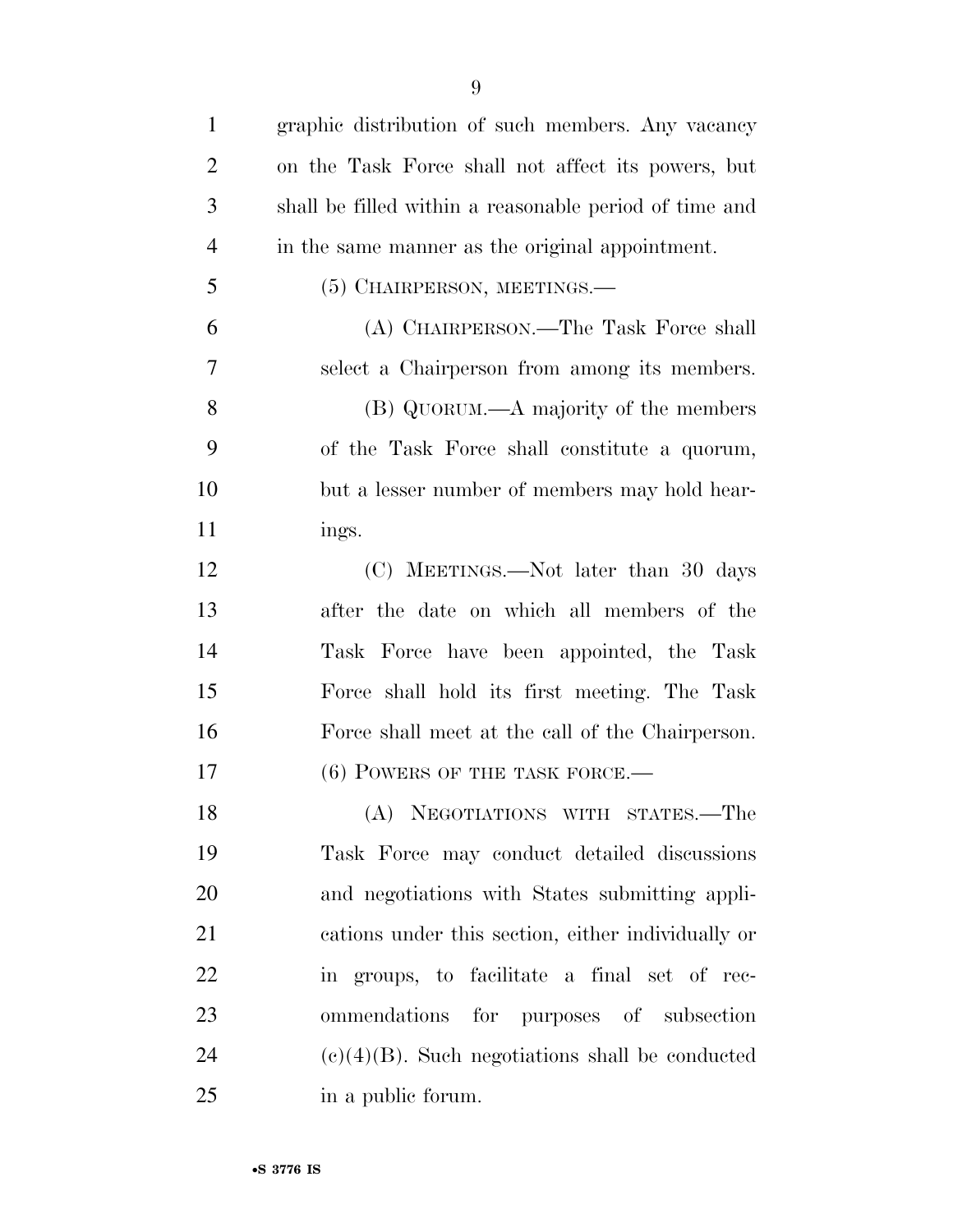(B) SUBCOMMITTEES.—The Task Force may establish such subcommittees as the Task Force determines are necessary to increase the efficiency of the Task Force.

 (C) HEARINGS.—The Task Force may hold hearings, so long as the Task Force deter- mines such meetings to be necessary in order to carry out the purposes of this Act, sit and act at such times and places, take such testimony, and receive such evidence as the Task Force considers advisable to carry out the purposes of this subsection.

 (D) ANNUAL MEETING.—In addition to other meetings the Task Force may hold, the Task Force shall hold an annual meeting with the participating States under this section for the purpose of having States report progress to- ward the purposes in section 3 and for an ex-change of information.

20 (E) INFORMATION.—The Task Force may obtain information directly from any Federal department or agency as the Task Force con- siders necessary to carry out the provisions of this subsection. Upon request of the Chair-person of the Task Force, the head of such de-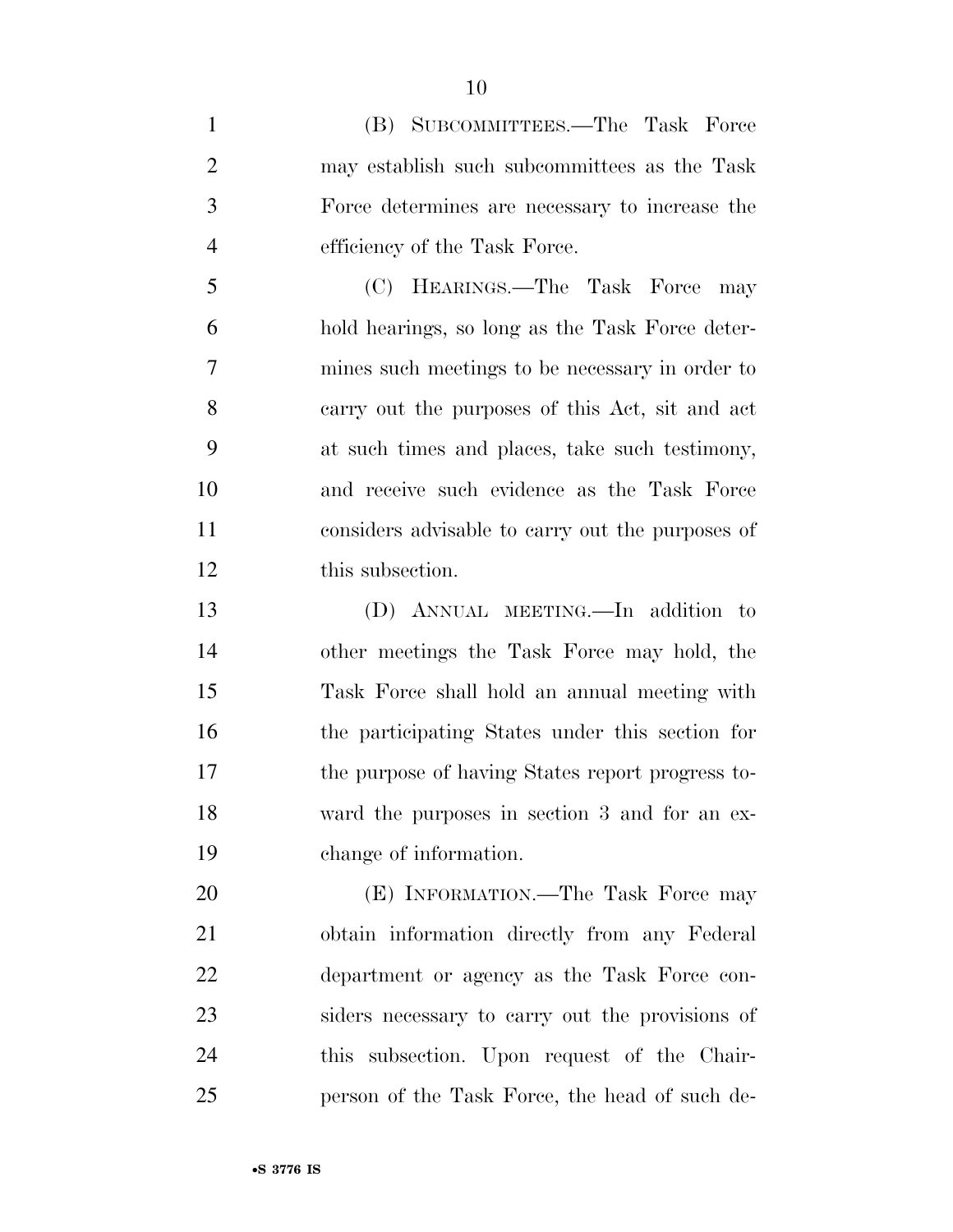| $\mathbf{1}$   | partment or agency shall furnish such informa-   |
|----------------|--------------------------------------------------|
| $\overline{2}$ | tion to the Task Force.                          |
| 3              | (F) CONTRACTING.—The Task Force may              |
| $\overline{4}$ | enter into contracts with qualified independent  |
| 5              | organizations (such as Mathematica or the In-    |
| 6              | stitute of Medicine) to obtain necessary infor-  |
| 7              | mation for the development of the performance    |
| 8              | standards, reporting requirements, financing     |
| 9              | mechanisms, or any other matters determined      |
| 10             | by the Task Force to be appropriate and rea-     |
| 11             | sonable.                                         |
| 12             | (G) POSTAL SERVICES.—The Task Force              |
| 13             | may use the United States mails in the same      |
| 14             | manner and under the same conditions as other    |
| 15             | departments and agencies of the Federal Gov-     |
| 16             | ernment.                                         |
| 17             | (7) PERSONNEL MATTERS.—                          |
| 18             | (A) COMPENSATION.—Each member of the             |
| 19             | Task Force who is not an officer or employee     |
| 20             | of the Federal Government shall be com-          |
| 21             | pensated at a rate equal to the daily equivalent |
| 22             | of the annual rate of basic pay prescribed for   |
| 23             | level IV of the Executive Schedule under section |
| 24             | 5315 of title 5, United States Code, for each    |
| 25             | day (including travel time) during which such    |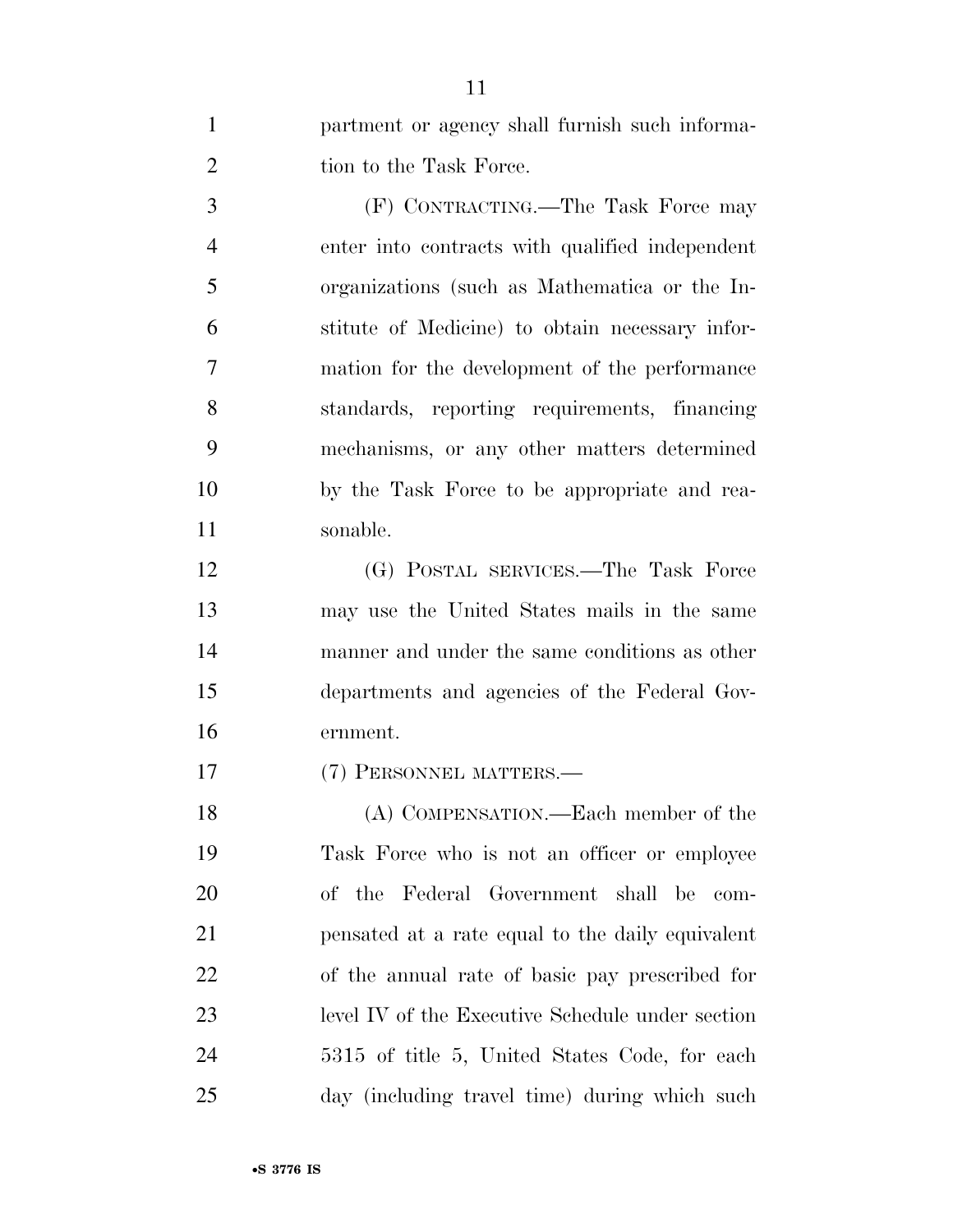member is engaged in the performance of the duties of the Task Force. All members of the Task Force who are officers or employees of the United States shall serve without compensation in addition to that received for their services as officers or employees of the United States. (B) TRAVEL EXPENSES.—The members of 8 the Task Force shall be allowed travel expenses, including per diem in lieu of subsistence, at rates authorized for employees of agencies under subchapter I of chapter 57 of title 5, United States Code, while away from their homes or regular places of business in the per- formance of services for the Task Force. (C) STAFF.—The Chairperson of the Task Force may, without regard to the civil service laws and regulations, appoint and terminate personnel as may be necessary to enable the

20 (D) DETAIL OF GOVERNMENT EMPLOY- EES.—Any Federal Government employee may be detailed to the Task Force without reim- bursement, and such detail shall be without interruption or loss of civil service status or privilege.

Task Force to perform its duties.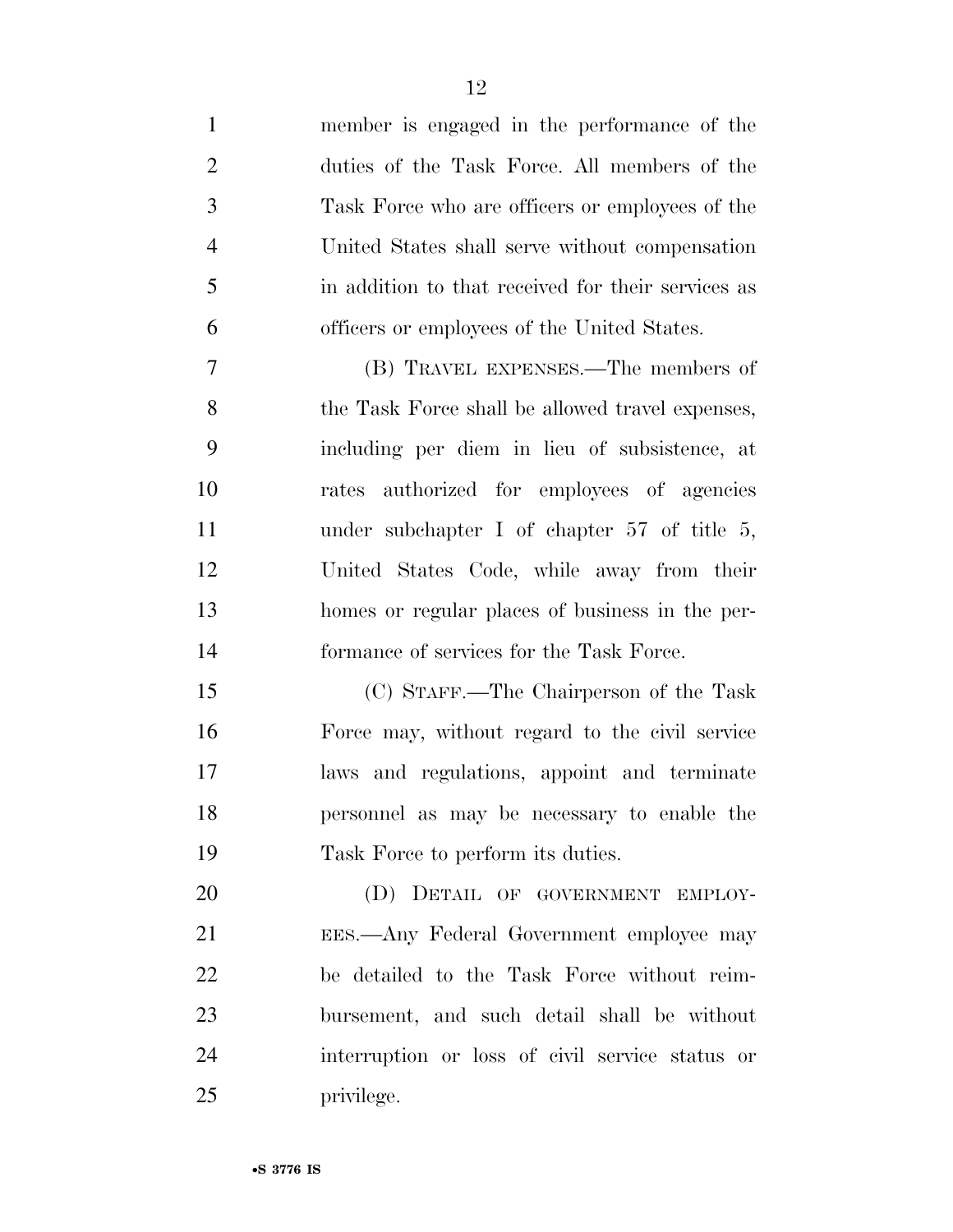| $\mathbf{1}$   | (E)<br>TEMPORARY AND INTERMITTENT                       |
|----------------|---------------------------------------------------------|
| $\overline{c}$ | SERVICES.—The Chairperson of the Task Force             |
| 3              | may procure temporary and intermittent serv-            |
| $\overline{4}$ | ices under section 3109(b) of title 5, United           |
| 5              | States Code, at rates for individuals which do          |
| 6              | not exceed the daily equivalent of the annual           |
| 7              | rate of basic pay prescribed for level V of the         |
| 8              | Executive Schedule under section 5316 of such           |
| 9              | title.                                                  |
| 10             | (8) FUNDING.—For the purpose of carrying out            |
| 11             | this subsection, there are authorized to be appro-      |
| 12             | priated $$4,000,000$ for fiscal year 2007 and each fis- |
| 13             | cal year thereafter.                                    |
| 14             | (c) STATE PLAN.-                                        |
| 15             | (1) IN GENERAL.—A State that seeks to receive           |
| 16             | a grant to operate a program under this section         |
| 17             | shall prepare and submit to the Task Force, as part     |
| 18             | of the application under subsection (a), a State        |
| 19             | health care plan that—                                  |
| 20             | (A) designates the lead State entity that               |
| 21             | will be responsible for administering the State         |
| 22             | program;                                                |
| 23             | (B) contains a list of the minimum benefits             |
| 24             | that will be provided to all individuals covered        |
| 25             | under the State program, which shall, at a min-         |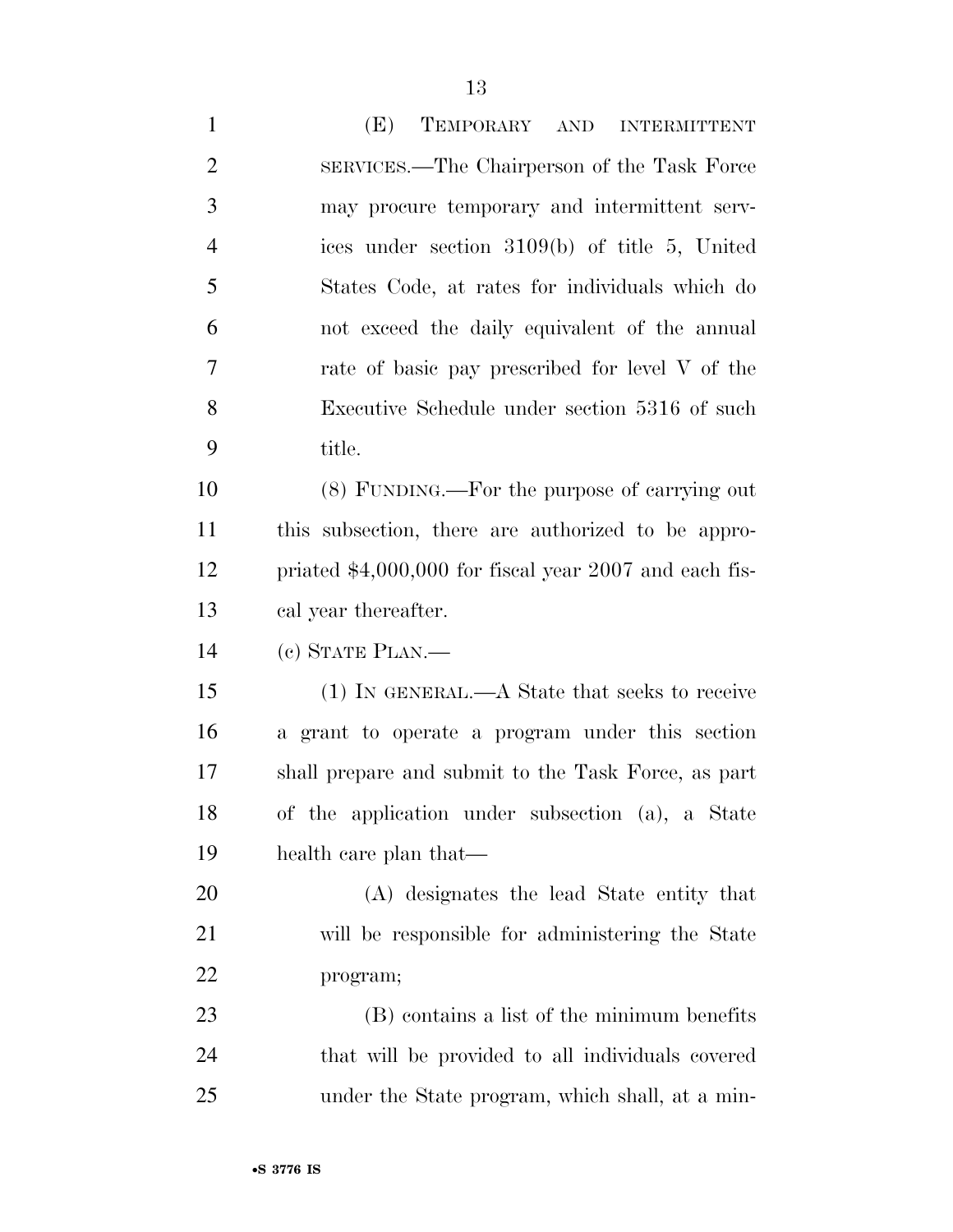| $\mathbf{1}$   | imum, provide for coverage that is comparable      |
|----------------|----------------------------------------------------|
| $\overline{2}$ | to the coverage provided for benefits under any    |
| 3              | of the plans offered under the Federal Employ-     |
| $\overline{4}$ | ees Health Benefits Program under chapter 89       |
| 5              | of title 5, United States Code or the minimum      |
| 6              | benefits required under the program under title    |
| 7              | XXI of the Social Security Act (42 U.S.C.          |
| 8              | 1397aa et seq.);                                   |
| 9              | (C) includes specific target dates for de-         |
| 10             | creasing the number of uninsured individuals in    |
| 11             | the State; and                                     |
| 12             | (D) otherwise complies with this sub-              |
| 13             | section.                                           |
| 14             | (2) COVERAGE.—With respect to coverage for         |
| 15             | uninsured individuals in the State, the State plan |
| 16             | shall-                                             |
| 17             | (A) provide and describe the manner in             |
| 18             | which the State will ensure that an increased      |
| 19             | number of such individuals residing within the     |
| 20             | State will have expanded access to health care     |
| 21             | coverage with a specific 5-year target for reduc-  |
| 22             | tion in the number of uninsured individuals        |
| 23             | through either private or public program expan-    |
| 24             | sion, or both, such description to include the     |
| 25             | manner in which the State will ensure expanded     |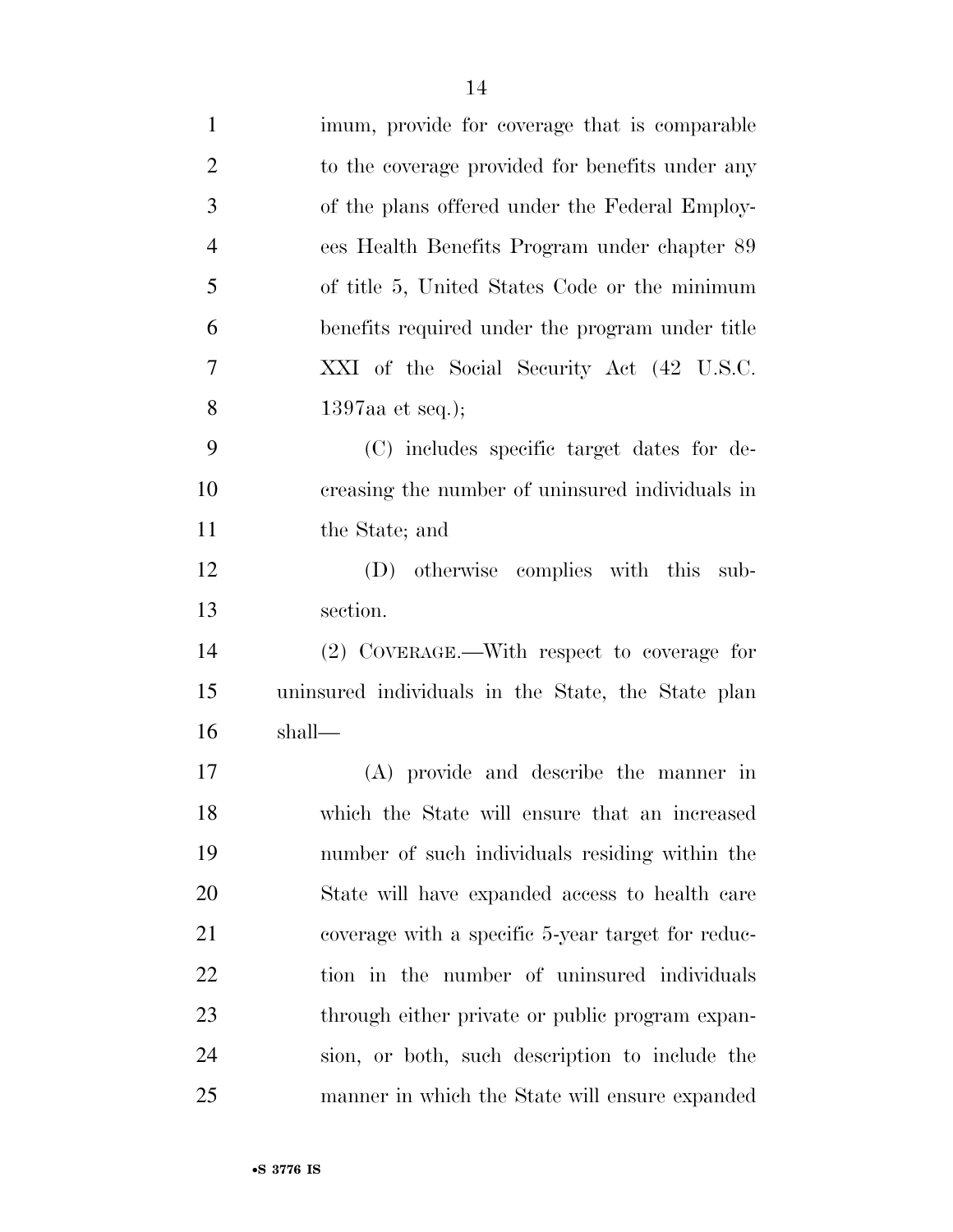| $\mathbf{1}$   | access to health care coverage for low-income           |
|----------------|---------------------------------------------------------|
| $\overline{2}$ | individuals within the 5-year target period;            |
| 3              | (B) provide for improvements in the avail-              |
| $\overline{4}$ | ability of appropriate health care services that        |
| 5              | will increase access to care in urban, rural, and       |
| 6              | frontier areas of the State with medically un-          |
| 7              | derserved populations or where there is an inad-        |
| 8              | equate supply of health care providers; and             |
| 9              | (C) describe the minimum benefits package               |
| 10             | that will be provided to every beneficiary, in-         |
| 11             | cluding information on affordability for bene-          |
| 12             | ficiaries.                                              |
| 13             | <b>(3)</b><br>EFFECTIVENESS AND EFFICIENCY.—The         |
| 14             | State plan shall include provisions to improve the ef-  |
| 15             | fectiveness and efficiency of health care in the State, |
| 16             | including provisions to attempt to reduce the overall   |
| 17             | health care costs within the State.                     |
| 18             | $(4)$ Costs.—                                           |
| 19             | (A) IN GENERAL.—With respect to the                     |
| 20             | costs of health care provided under the pro-            |
| 21             | gram, the State plan shall—                             |
| 22             | (i) describe the public and private sec-                |
| 23             | tor financing to be provided for the State              |
| 24             | health program;                                         |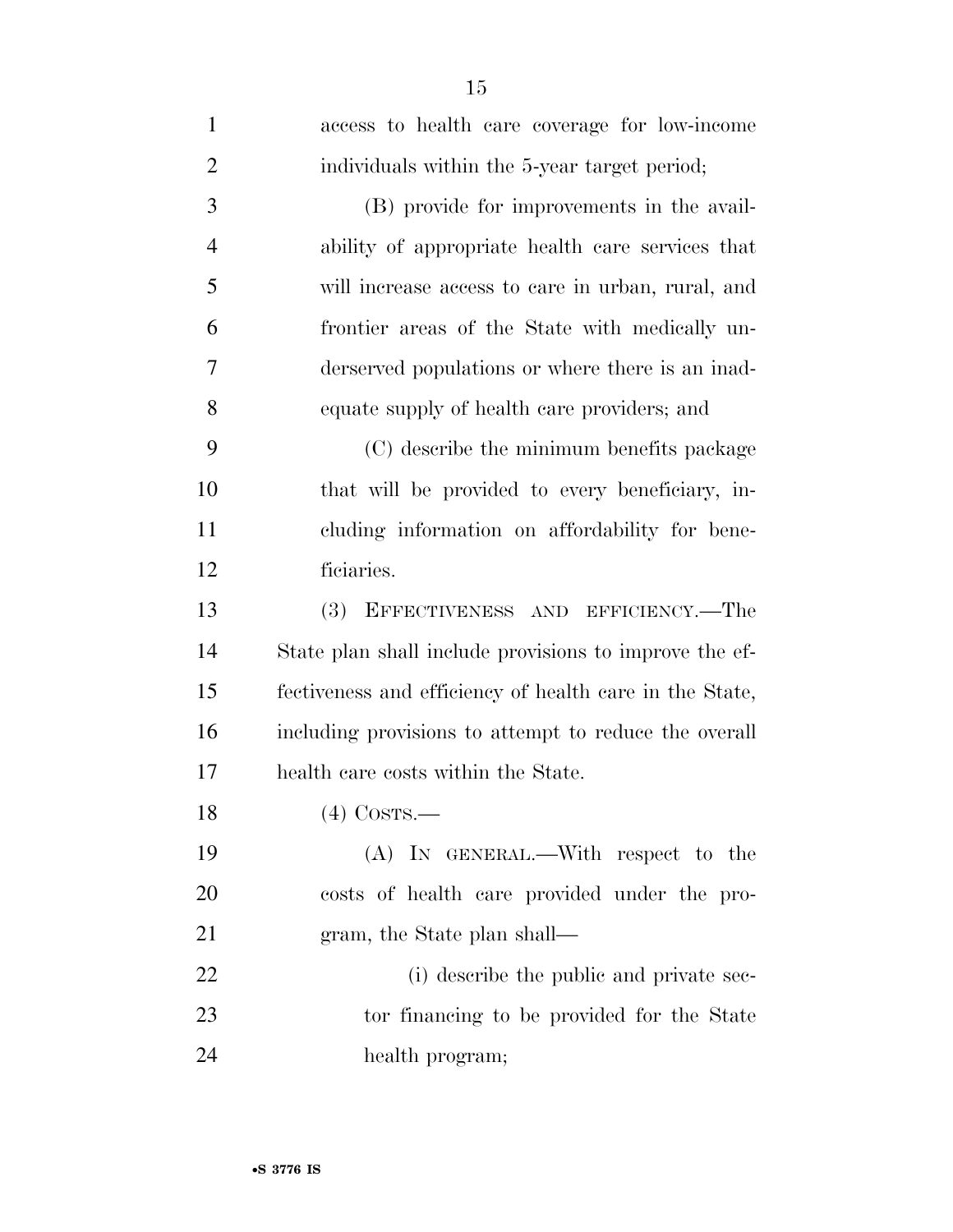| $\mathbf{1}$   | (ii) estimate the amount of Federal,        |
|----------------|---------------------------------------------|
| $\overline{2}$ | State, and local expenditures, as well as   |
| 3              | the costs to business and individuals under |
| $\overline{4}$ | the State health program;                   |
| 5              | (iii) describe how the State plan will      |
| 6              | ensure the financial solvency of the State  |
| 7              | health program; and                         |
| 8              | (iv) contain assurances that the State      |
| 9              | will comply with the premium and cost       |
| 10             | sharing limitations described in subpara-   |
| 11             | $graph(B)$ .                                |
| 12             | (B) PREMIUM AND COST SHARING LIMITA-        |
| 13             | TIONS.-                                     |
| 14             | (i) PREMIUMS.—In providing health           |
| 15             | care coverage under a State program         |
| 16             | under this Act, the State shall ensure      |
| 17             | that—                                       |
| 18             | (I) with respect to an individual           |
| 19             | whose family income is at or below          |
| 20             | 100 percent of the poverty line, the        |
| 21             | State program shall not require—            |
| 22             | (aa) the payment of pre-                    |
| 23             | miums for such coverage; or                 |
| 24             | (bb) the payment of cost                    |
| 25             | sharing for such coverage in an             |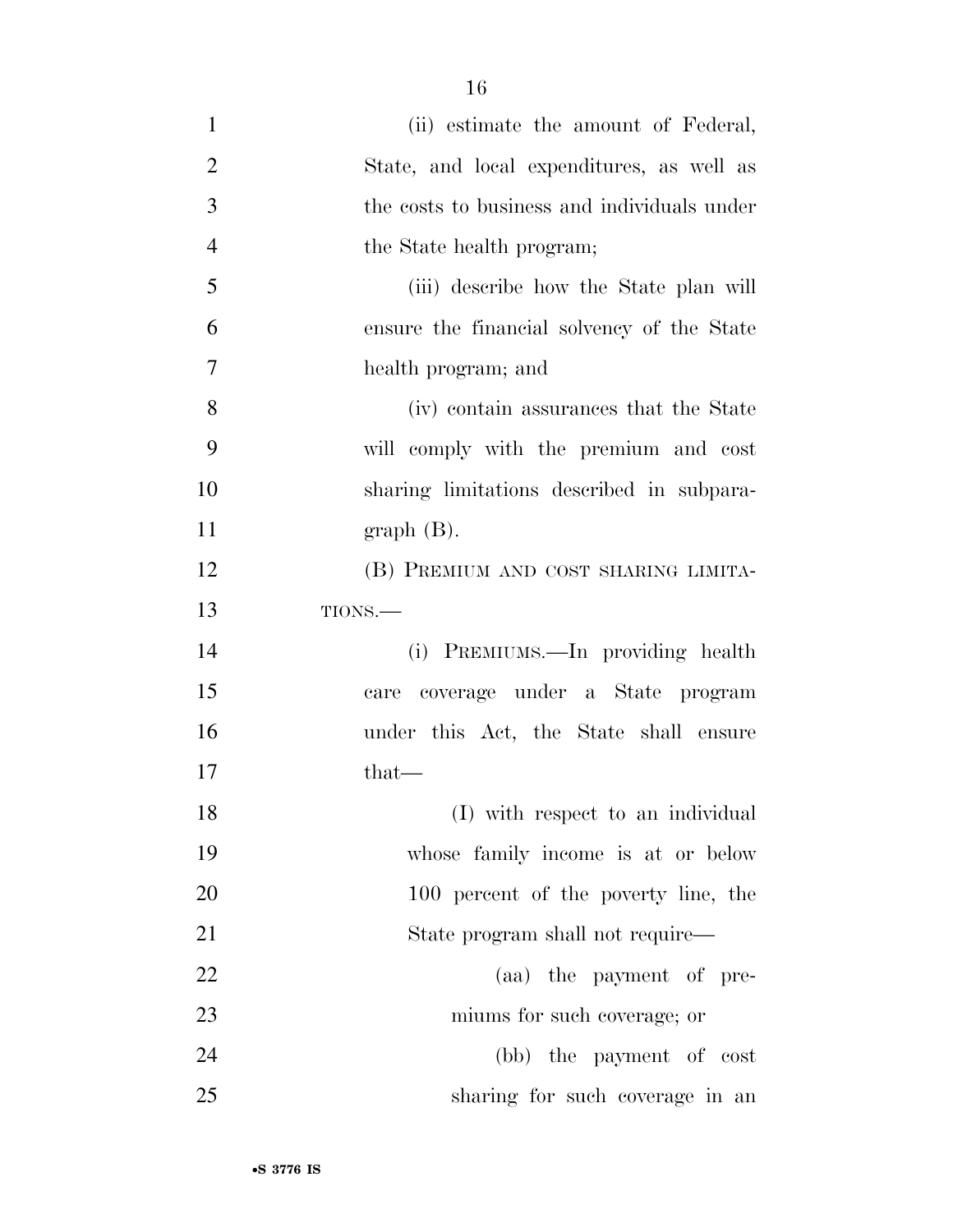| $\mathbf{1}$     | amount that exceeds .5 percent        |
|------------------|---------------------------------------|
| $\overline{2}$   | of the family's income for the        |
| $\mathfrak{Z}$   | year involved;                        |
| $\overline{4}$   | (II) with respect to an individual    |
| 5                | whose family income is greater than   |
| 6                | 100 percent, but at or below 200 per- |
| $\boldsymbol{7}$ | cent, of the poverty line, the State  |
| 8                | program shall not require—            |
| 9                | (aa) the payment of pre-              |
| 10               | miums for such coverage in ex-        |
| 11               | cess of 20 percent of the average     |
| 12               | cost of providing benefits to an      |
| 13               | individual or family or 3 percent     |
| 14               | of the amount of the family's in-     |
| 15               | come for the year involved; or        |
| 16               | (bb) the payment of cost              |
| 17               | sharing for such coverage in an       |
| 18               | amount that, together with the        |
| 19               | premium amount, does not ex-          |
| 20               | ceed 5 percent of the family's in-    |
| 21               | come for the year involved; and       |
| 22               | (III) with respect to an individual   |
| 23               | whose family income is greater than   |
| 24               | 200 percent, but at or below 300 per- |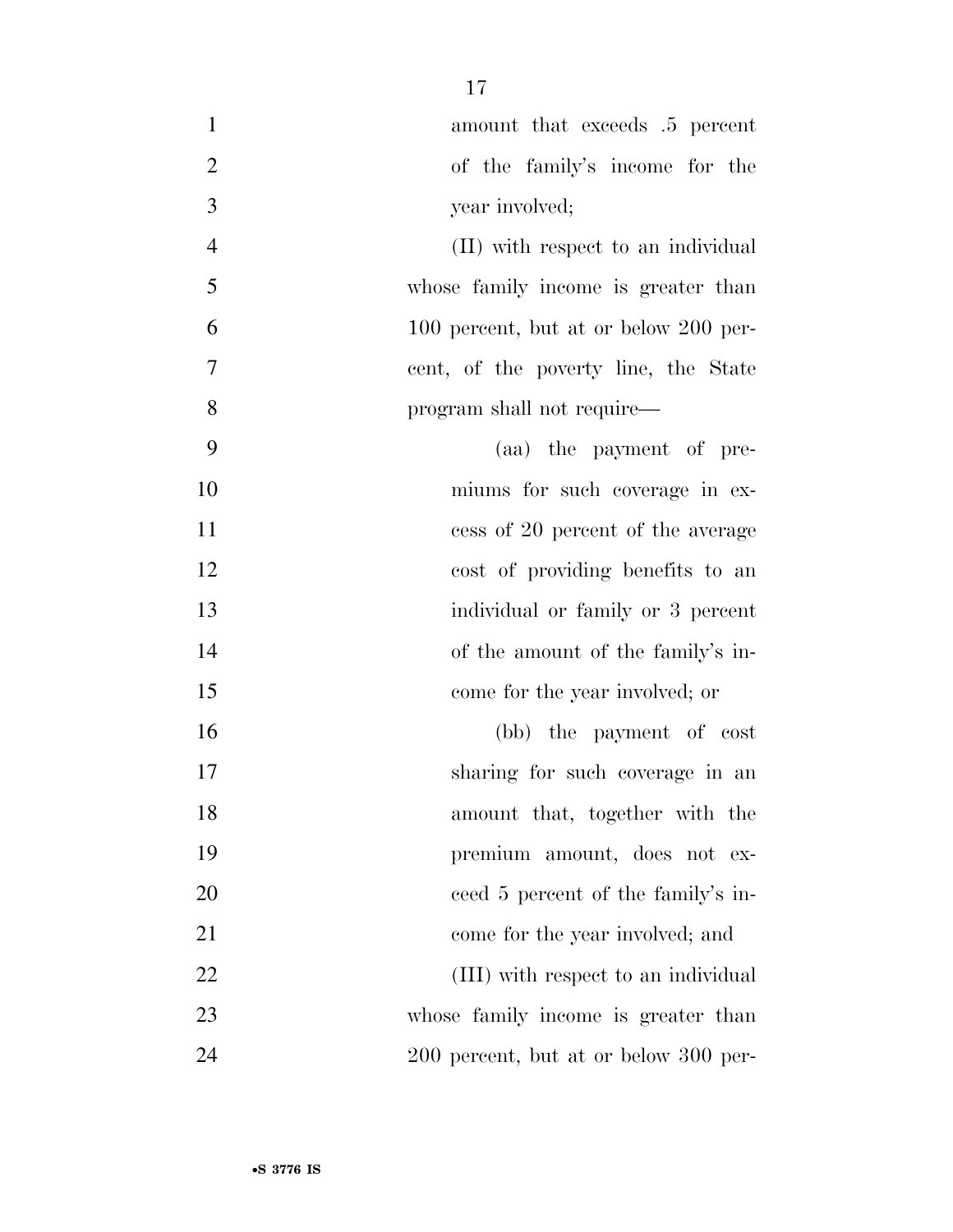| $\mathbf{1}$   | cent, of the poverty line, the State                  |
|----------------|-------------------------------------------------------|
| $\overline{2}$ | program shall not require—                            |
| 3              | (aa) the payment of pre-                              |
| $\overline{4}$ | miums for such coverage in ex-                        |
| 5              | cess of 20 percent of the average                     |
| 6              | cost of providing benefits to an                      |
| 7              | individual or family or 5 percent                     |
| 8              | of the amount of the family's in-                     |
| 9              | come for the year involved; or                        |
| 10             | (bb) the payment of cost                              |
| 11             | sharing for such coverage in an                       |
| 12             | amount that, together with the                        |
| 13             | premium amount, does not ex-                          |
| 14             | ceed 7 percent of the family's in-                    |
| 15             | come for the year involved.                           |
| 16             | DEFINITION.—For purposes of<br>(ii)                   |
| 17             | this subparagraph, the term "poverty line"            |
| 18             | has the meaning given such term in section            |
| 19             | $2110(c)(5)$ of the Social Security Act (42)          |
| 20             | U.S.C. $1397j(j(e)(5))$ .                             |
| 21             | (5) PROTECTION FOR LOWER INCOME INDIVID-              |
| 22             | UALS.—The State plan may only vary premiums,          |
| 23             | deductibles, coinsurance, and other cost sharing      |
| 24             | under the plan based on the family income of the      |
| 25             | family involved in a manner that does not favor indi- |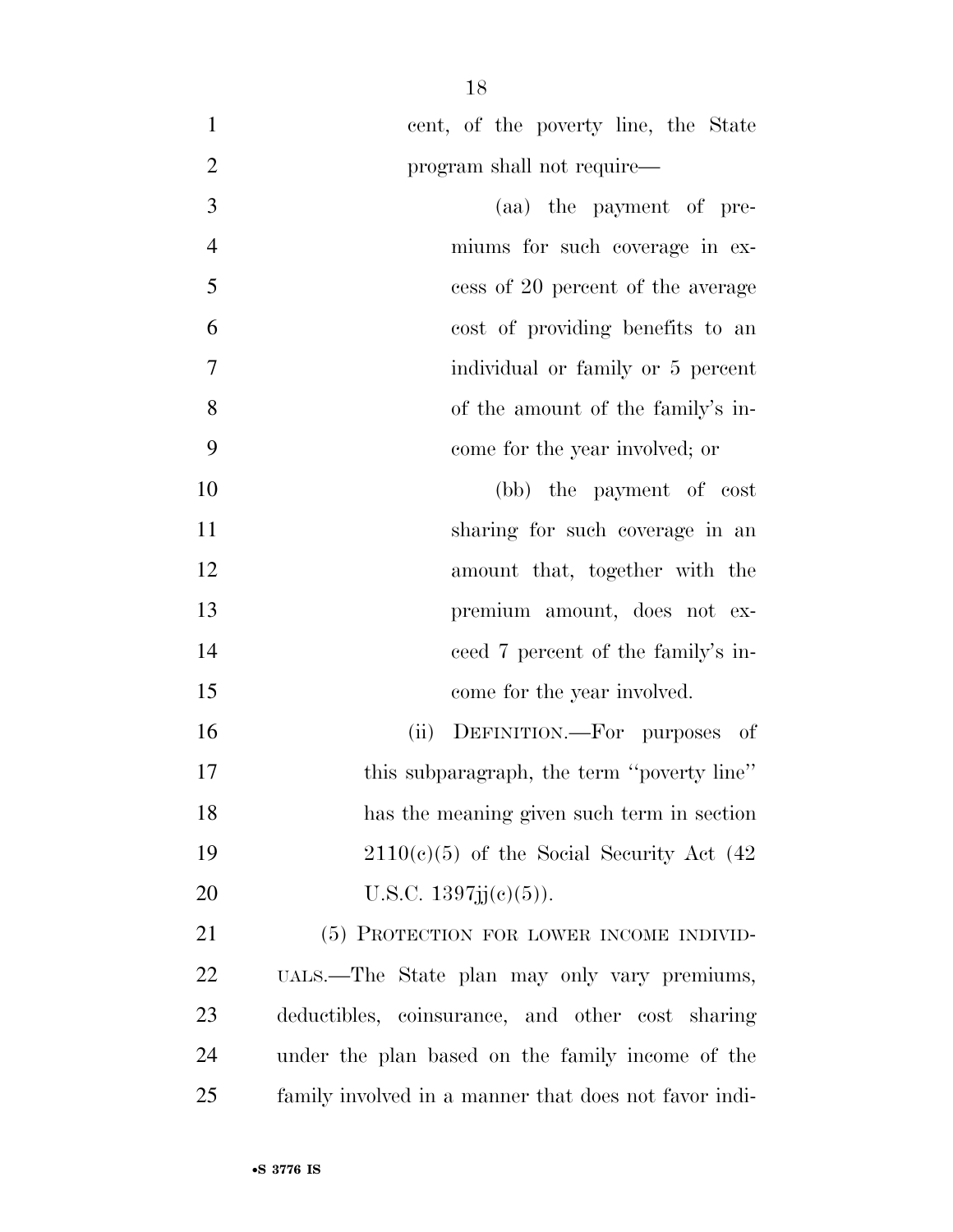viduals from families with higher income over indi-viduals from families with lower income.

 (d) REVIEW; DETERMINATION; AND PROJECT PE-RIOD.—

 (1) INITIAL REVIEW.—With respect to a State application for a grant under subsection (a), the Secretary and the Task Force shall, not later than 90 days after receipt of such application, complete an initial review of such State application, an anal- ysis of the scope of the proposal, and a determina- tion of whether additional information is needed from the State. The Task Force shall advise the State within such 90-day period of the need to sub-mit additional information.

15 (2) FINAL DETERMINATION.—Not later than 90 days after completion of the initial review under paragraph (1), the Task Force shall determine whether to approve such application. Such applica-19 tion may be approved only if  $\frac{2}{3}$  of the members of 20 the Task Force vote to approve such application.

 (3) PROGRAM OR PROJECT PERIOD.—A State program or project may be approved for a period of not to exceed 5 years and may be extended for sub- sequent 5-year periods upon approval by the Task Force and the Secretary, based upon achievement of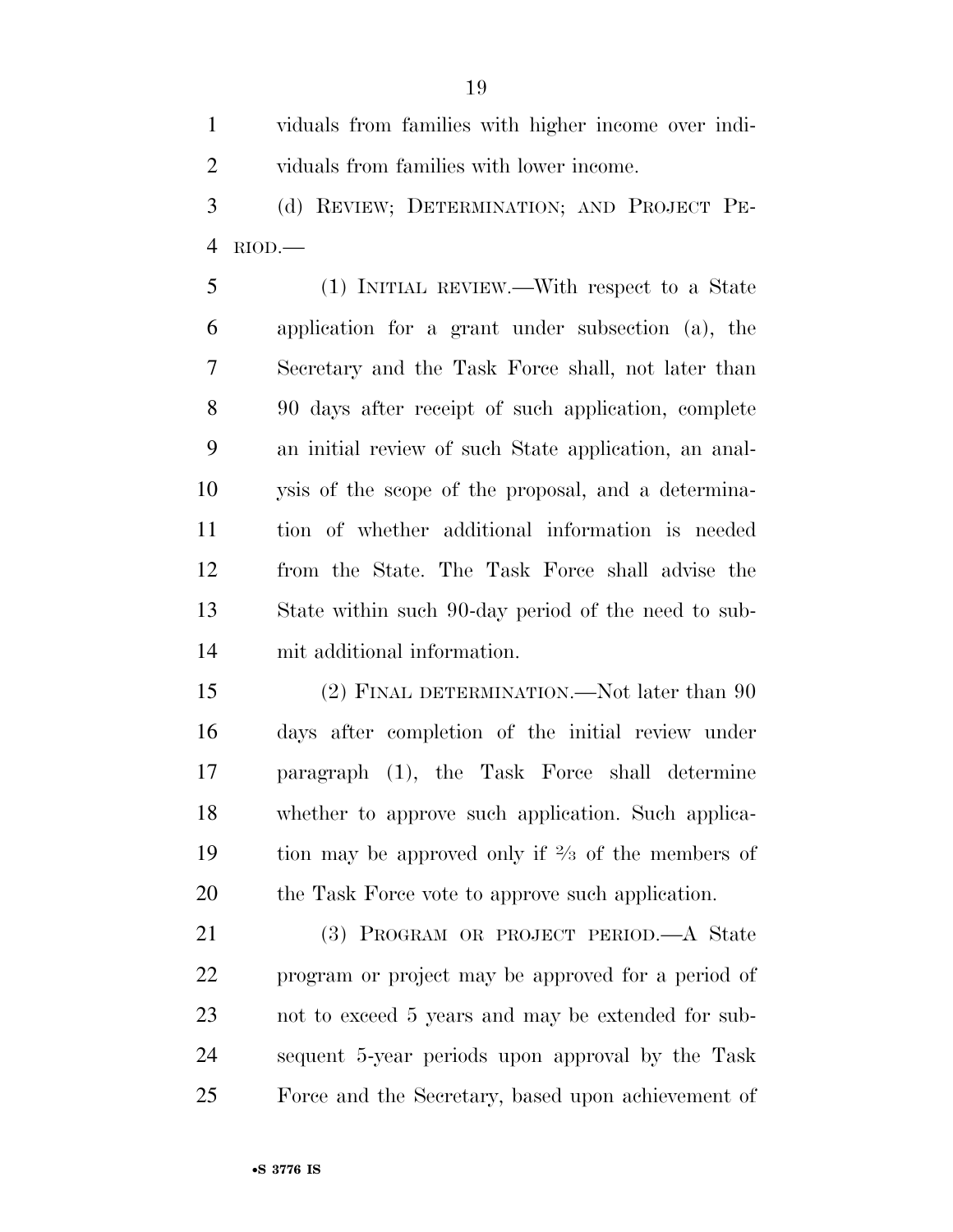| 3              | (e) REQUIRED CONGRESSIONAL ACTION.—It is the                  |
|----------------|---------------------------------------------------------------|
| $\overline{4}$ | sense of the Senate that, not later than 45 days after re-    |
| 5              | ceiving the report submitted under subsection $(g)(2)$ , each |
| 6              | committee to which such report is submitted should hold       |
| 7              | at least 1 hearing concerning such report and the rec-        |
| 8              | ommendations contained in such report.                        |
| 9              | (f) FUNDING.—                                                 |
| 10             | (1) IN GENERAL.—The Secretary shall provide                   |
| 11             | a grant to a State that has an application approved           |
| 12             | under subsection $(d)(2)$ to enable such State to             |
| 13             | carry out the State health program under the grant.           |
| 14             | (2) AMOUNT OF GRANT.—The amount of a                          |
| 15             | grant provided to a State under paragraph (1) shall           |
| 16             | be determined based upon the recommendations of               |
| 17             | the Task Force, subject to the amount appropriated            |
| 18             | under subsection $(k)$ .                                      |
| 19             | (3) MATCHING REQUIREMENT.—To be eligible                      |
| 20             | to receive a grant under paragraph (1), a State shall         |
| 21             | provide assurances to the Secretary that the State            |
| 22             | shall contribute to the costs of carrying out activities      |
| 23             | under the grant an amount equal to not less than              |
| 24             | the product of—                                               |
|                |                                                               |

25 (A) the amount of the grant; and

targets, except that a shorter period may be re-

quested by a State and granted by the Secretary.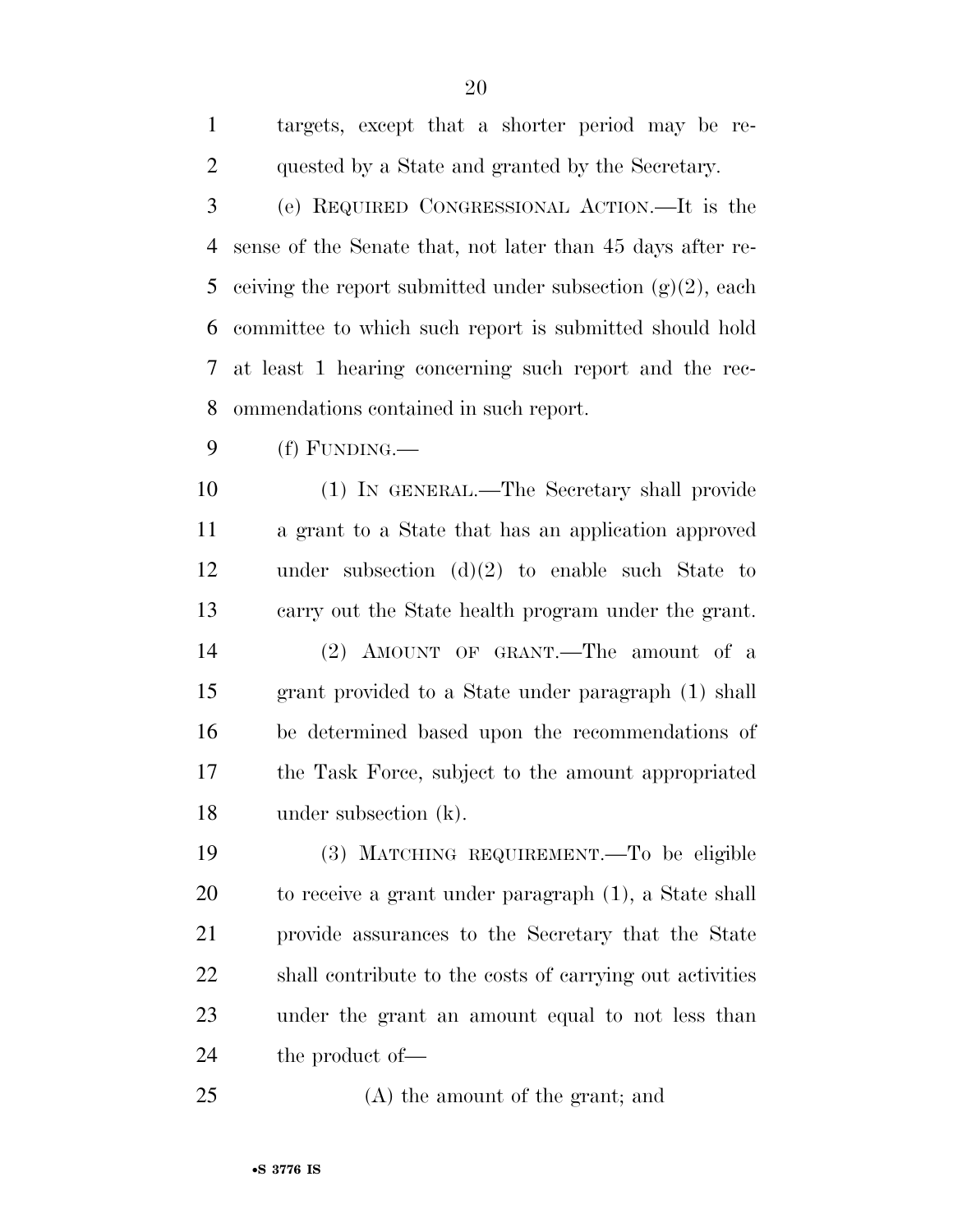(B) the sum of the enhanced FMAP for the State (as defined in section 2105(b) of the Social Security Act (42 U.S.C. 1397ee(b))) and 5 percent.

 (4) MAINTENANCE OF EFFORT.—A State, in utilizing the proceeds of a grant received under paragraph (1), shall maintain the expenditures of the State for health care coverage purposes for the support of direct health care delivery at a level equal to not less than the level of such expenditures main- tained by the State for the fiscal year preceding the fiscal year for which the grant is received.

13 (g) REPORTS.—

 (1) BY STATES.—Each State that has received a grant under subsection (f)(1) shall submit to the Task Force an annual report for the period rep- resenting the respective State's fiscal year, that shall contain a description of the results, with respect to health care coverage, quality, and costs, of the State program.

 (2) BY TASK FORCE.—At the end of the 5-year period beginning on the date on which the Secretary awards the first grant under paragraph (1), the Task Force established under subsection (b) shall prepare and submit to the appropriate committees of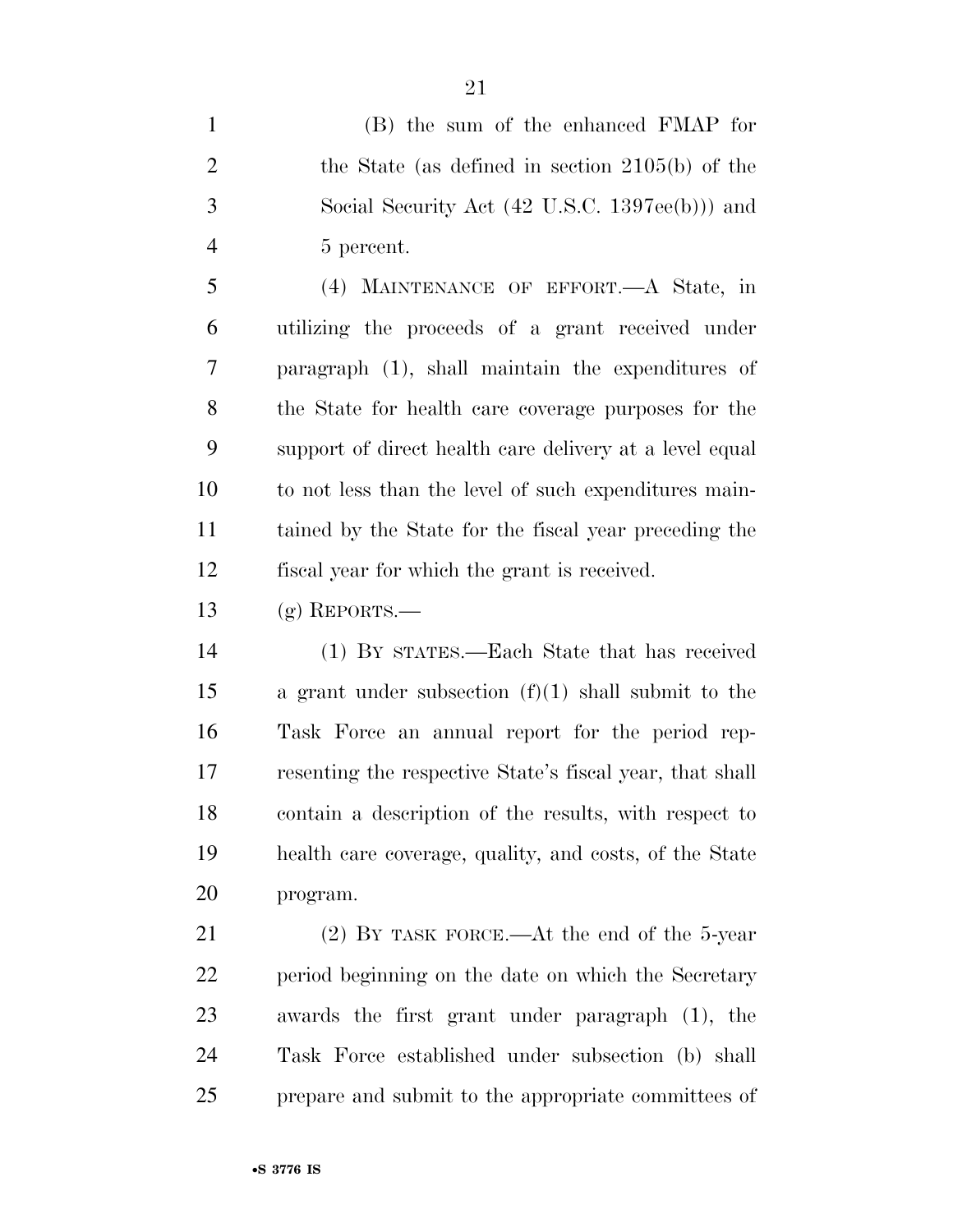| $\mathbf{1}$   | Congress, a report on the progress made by States     |
|----------------|-------------------------------------------------------|
| $\overline{2}$ | receiving grants under paragraph (1) in meeting the   |
| 3              | goals of expanded coverage, improved quality, and     |
| $\overline{4}$ | cost containment through performance measures es-     |
| 5              | tablished during the 5-year period of the grant. Such |
| 6              | report shall contain—                                 |
| 7              | $(A)$ the recommendation of the Task Force            |
| 8              | concerning any future action that Congress            |
| 9              | should take concerning health care reform, in-        |
| 10             | cluding whether or not to extend the program          |
| 11             | established under this subsection;                    |
| 12             | (B) an evaluation of the effectiveness of             |
| 13             | State health care coverage reforms in—                |
| 14             | (i) expanding health care coverage for                |
| 15             | State residents;                                      |
| 16             | (ii) improving the quality of health                  |
| 17             | care provided in the States; and                      |
| 18             | (iii) reducing or containing health                   |
| 19             | care costs in the States;                             |
| 20             | (C) recommendations regarding the advis-              |
| 21             | ability of increasing Federal financial assistance    |
| 22             | for State ongoing or future health program ini-       |
| 23             | tiatives, including the amount and source of          |
| 24             | such assistance; and                                  |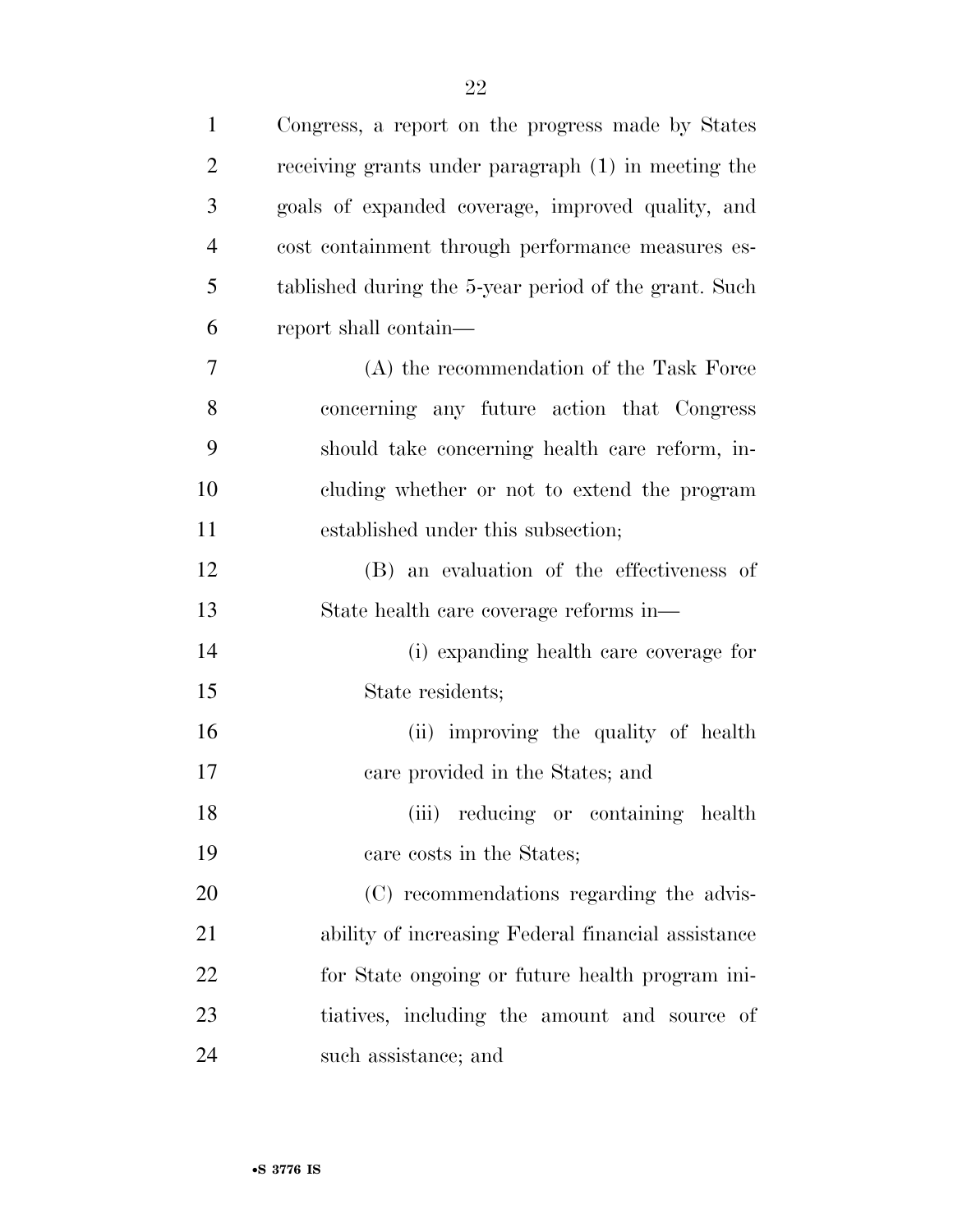| $\mathbf{1}$   | (D) recommendations concerning whether                 |
|----------------|--------------------------------------------------------|
| $\overline{2}$ | any particular State program should serve as a         |
| 3              | model for implementation as a national health          |
| $\overline{4}$ | care reform program.                                   |
| 5              | (h) PROTECTIONS FOR FEDERAL PROGRAMS.—                 |
| 6              | (1) IN GENERAL.—Nothing in this Act, or in             |
| 7              | section 1115 of the Social Security Act (42 U.S.C.     |
| 8              | 1315) shall be construed as authorizing the Sec-       |
| 9              | retary, the Task Force, a State, or any other person   |
| 10             | or entity to alter or affect in any way the provisions |
| 11             | of titles XIX and XXI of such Act (42 U.S.C. 1396      |
| 12             | et seq. and 1397 et seq.) or the regulations imple-    |
| 13             | menting such titles.                                   |
| 14             | (2) MAINTENANCE OF EFFORT. No payment                  |
| 15             | may be made under this section if the State adopts     |
| 16             | criteria for benefits, income, and resource standards  |
| 17             | and methodologies for purposes of determining an       |
| 18             | individual's eligibility for medical assistance under  |
| 19             | the State plan under title XIX that are more restric-  |

of this Act.

(i) MISCELLANEOUS PROVISIONS.—

 (1) APPLICATION OF CERTAIN REQUIRE-MENTS.—

tive than those applied as of the date of enactment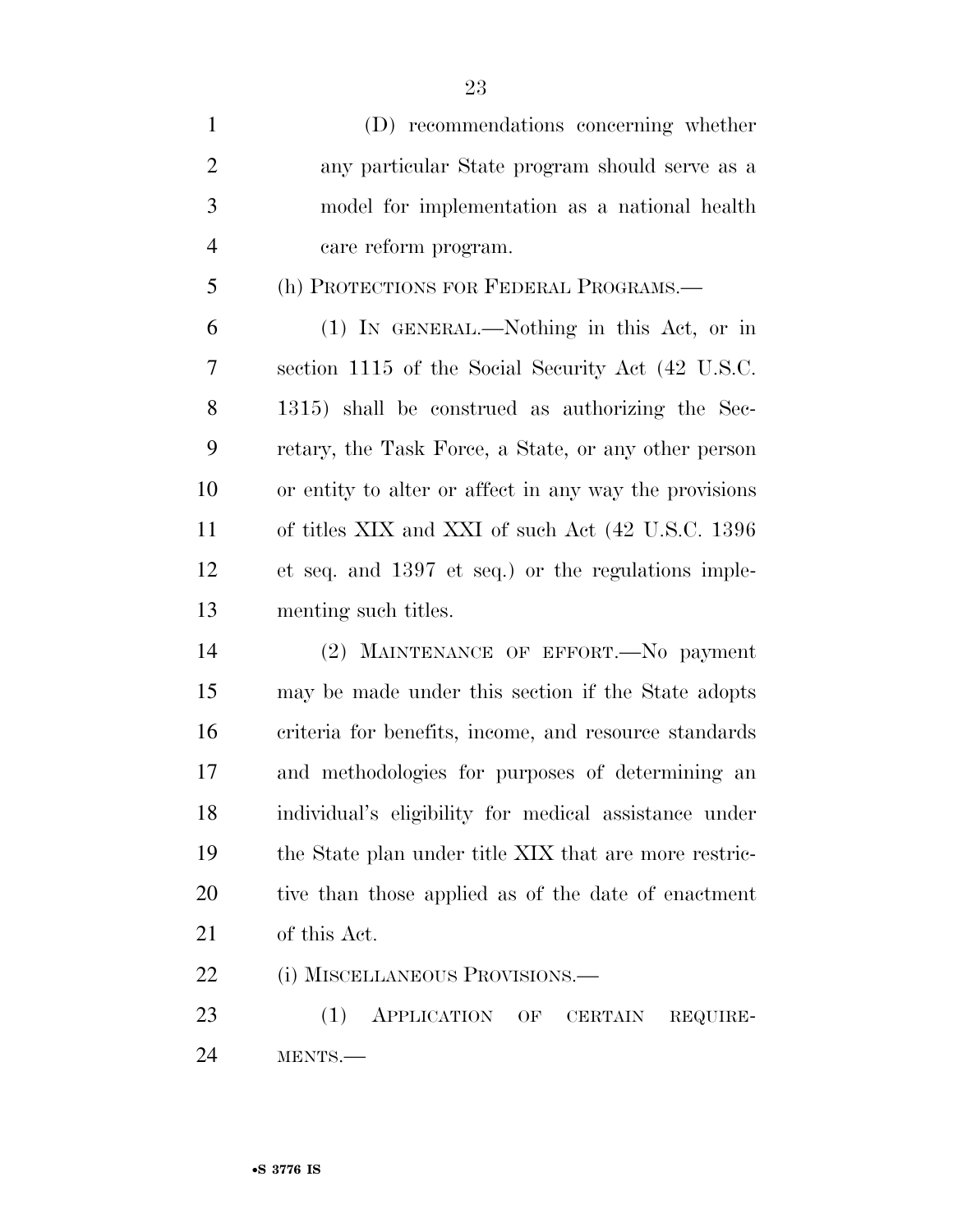| $\mathbf{1}$   | (A) RESTRICTION ON APPLICATION OF                  |
|----------------|----------------------------------------------------|
| $\overline{2}$ | PREEXISTING CONDITION EXCLUSIONS.-                 |
| 3              | (i) IN GENERAL.—Subject to subpara-                |
| $\overline{4}$ | $graph$ (B), a State shall not permit the im-      |
| 5              | position of any preexisting condition exclu-       |
| 6              | sion for covered benefits under a program          |
| 7              | or project under this section.                     |
| 8              | GROUP HEALTH<br>(ii)<br><b>PLANS</b><br><b>AND</b> |
| 9              | GROUP HEALTH INSURANCE COVERAGE.-                  |
| 10             | If the State program or project provides           |
| 11             | for benefits through payment for, or a con-        |
| 12             | tract with, a group health plan or group           |
| 13             | health insurance coverage, the program or          |
| 14             | project may permit the imposition of a pre-        |
| 15             | existing condition exclusion but only inso-        |
| 16             | far and to the extent that such exclusion is       |
| 17             | permitted under the applicable provisions          |
| 18             | of part 7 of subtitle B of title I of the Em-      |
| 19             | ployee Retirement Income Security Act of           |
| 20             | 1974 and title XXVII of the Public Health          |
| 21             | Service Act.                                       |
| 22             | (B) COMPLIANCE WITH OTHER REQUIRE-                 |
| 23             | MENTS.—Coverage offered under the program          |
| 24             | or project shall comply with the requirements of   |
| 25             | subpart 2 of part A of title XXVII of the Public   |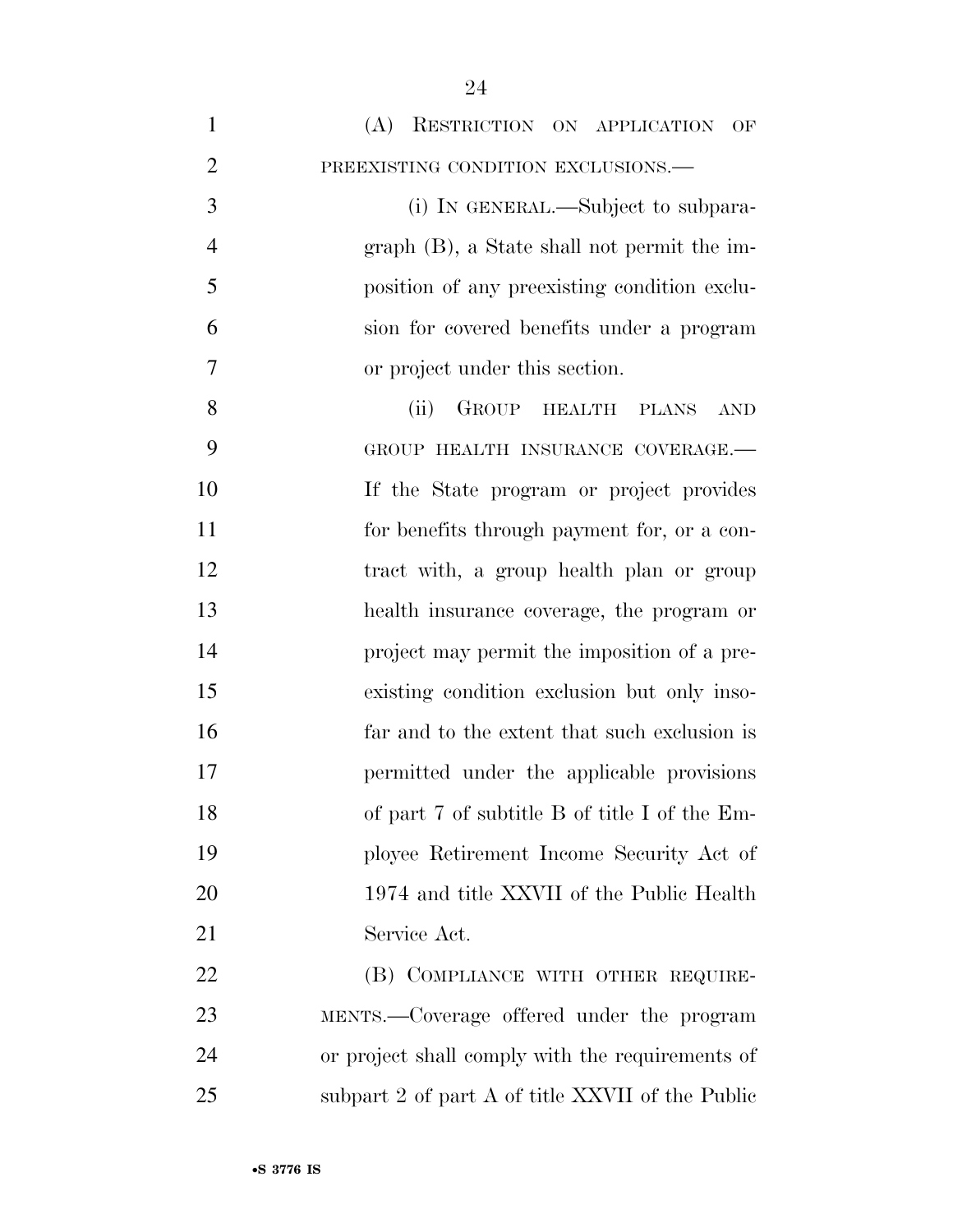Health Service Act insofar as such require- ments apply with respect to a health insurance issuer that offers group health insurance cov-erage.

 (2) PREVENTION OF DUPLICATIVE PAY-MENTS.—

 (A) OTHER HEALTH PLANS.—No payment shall be made to a State under this section for expenditures for health assistance provided for an individual to the extent that a private in- surer (as defined by the Secretary by regulation and including a group health plan (as defined in section 607(1) of the Employee Retirement Income Security Act of 1974), a service benefit plan, and a health maintenance organization) would have been obligated to provide such as- sistance but for a provision of its insurance con- tract which has the effect of limiting or exclud- ing such obligation because the individual is eli- gible for or is provided health assistance under 21 the plan.

 (B) OTHER FEDERAL GOVERNMENTAL PROGRAMS.—Except as provided in any other provision of law, no payment shall be made to a State under this section for expenditures for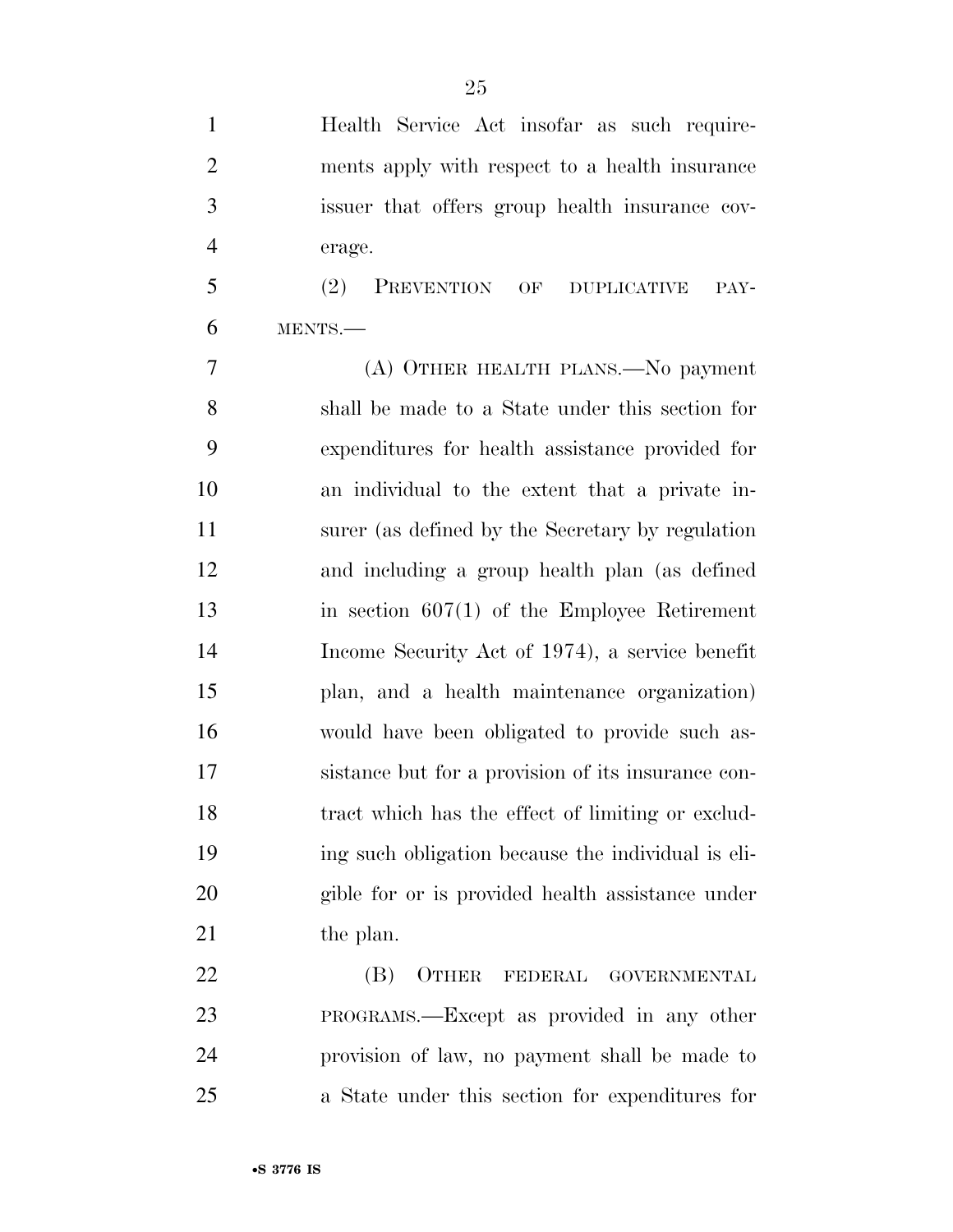| $\mathbf{1}$   | health assistance provided for an individual to      |
|----------------|------------------------------------------------------|
| $\overline{2}$ | the extent that payment has been made or can         |
| 3              | reasonably be expected to be made promptly (as       |
| $\overline{4}$ | determined in accordance with regulations)           |
| 5              | under any other federally operated or financed       |
| 6              | health care insurance program, other than an         |
| 7              | insurance program operated or financed by the        |
| 8              | Indian Health Service, as identified by the Sec-     |
| 9              | retary. For purposes of this paragraph, rules        |
| 10             | similar to the rules for overpayments under sec-     |
| 11             | tion $1903(d)(2)$ of the Social Security Act shall   |
| 12             | apply.                                               |
| 13             | (3) APPLICATION OF CERTAIN GENERAL PROVI-            |
| 14             | sions.—The following sections of the Social Security |
| 15             | Act shall apply to States under this section in the  |
| 16             | same manner as they apply to a State under such      |
| 17             | title XIX:                                           |
| 18             | (A) TITLE XIX PROVISIONS.                            |
| 19             | (i) Section $1902(a)(4)(C)$ (relating to             |
| 20             | conflict of interest standards).                     |
| 21             | (ii) Paragraphs $(2)$ , $(16)$ , and $(17)$ of       |
| 22             | section 1903(i) (relating to limitations on          |
| 23             | payment).                                            |
| 24             | (iii) Section $1903(w)$ (relating to limi-           |
| 25             | tations on provider taxes and donations).            |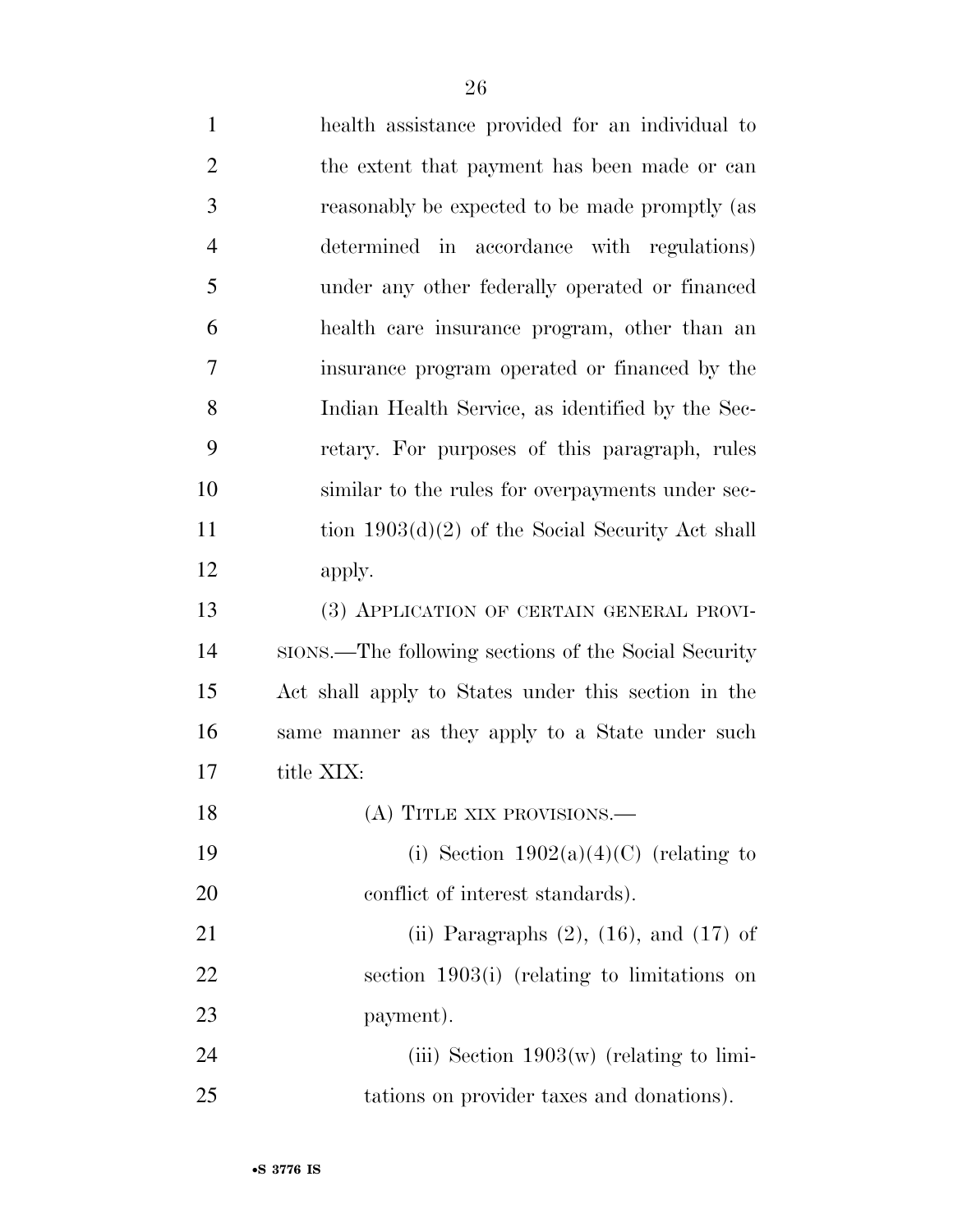(iv) Section 1920A (relating to pre-2 sumptive eligibility for children). (B) TITLE XI PROVISIONS.— (i) Section 1116 (relating to adminis- trative and judicial review), but only inso- far as consistent with this title. (ii) Section 1124 (relating to disclo- sure of ownership and related informa- tion). 10 (iii) Section 1126 (relating to disclo- sure of information about certain convicted individuals). (iv) Section 1128A (relating to civil monetary penalties). (v) Section 1128B(d) (relating to criminal penalties for certain additional charges). (vi) Section 1132 (relating to periods within which claims must be filed). 20 (4) RELATION TO OTHER LAWS.— (A) HIPAA.—Health benefits coverage provided under a State program or project under this section shall be treated as creditable coverage for purposes of part 7 of subtitle B of 25 title I of the Employee Retirement Income Se-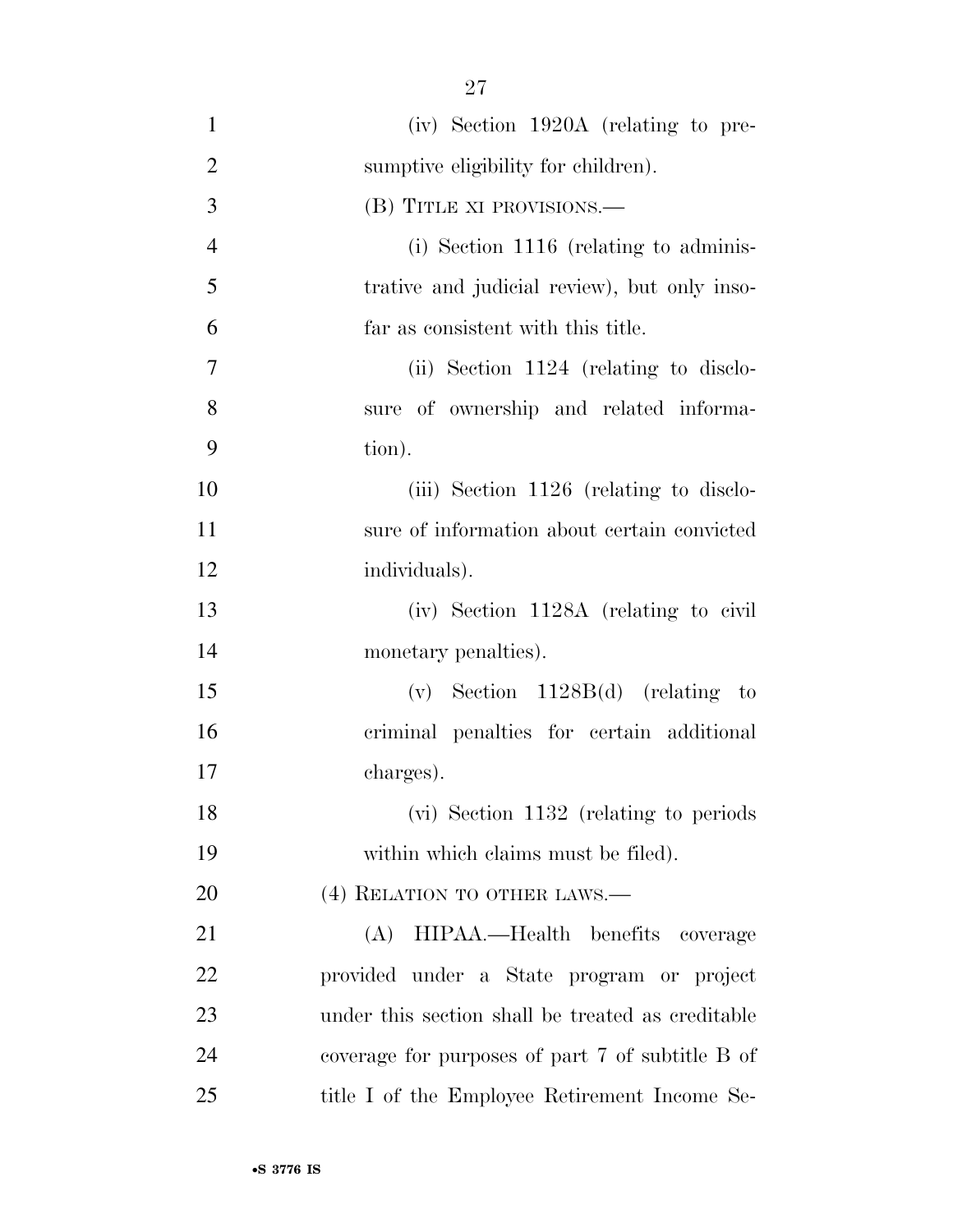| $\mathbf{1}$   | curity Act of 1974, title XXVII of the Public           |
|----------------|---------------------------------------------------------|
| $\overline{2}$ | Health Service Act, and subtitle K of the Inter-        |
| 3              | nal Revenue Code of 1986.                               |
| $\overline{4}$ | (B) ERISA.—Nothing in this section shall                |
| 5              | be construed as affecting or modifying section          |
| 6              | 514 of the Employee Retirement Income Secu-             |
| 7              | rity Act of $1974$ (29 U.S.C. 1144) with respect        |
| 8              | to a group health plan (as defined in section           |
| 9              | $2791(a)(1)$ of the Public Health Service Act (42)      |
| 10             | U.S.C. $300gg-91(a)(1))$ .                              |
| 11             | (j) AUTHORIZATIONS.—                                    |
| 12             | (1) IN GENERAL.—There are appropriated in               |
| 13             | each of fiscal years 2007 through 2016 to carry out     |
| 14             | this Act, an amount equal to the amount of savings      |
| 15             | to the Federal Government in each such fiscal year      |
| 16             | as a result of the enactment of the provisions of title |
| 17             | П.                                                      |
| 18             | (2) USE OF FUNDS.—Amounts appropriated for              |
| 19             | a fiscal year under paragraph (1) and not expended      |
| 20             | may be used in subsequent fiscal years to carry out     |
| 21             | this section.                                           |
| 22             | (3) LIMITATION.—Notwithstanding any other               |
| 23             | provision of this Act, the total amount of funds ap-    |
| 24             | propriated to carry out this Act through fiscal year    |
| 25             | 2016 shall not exceed \$32,000,000,000.                 |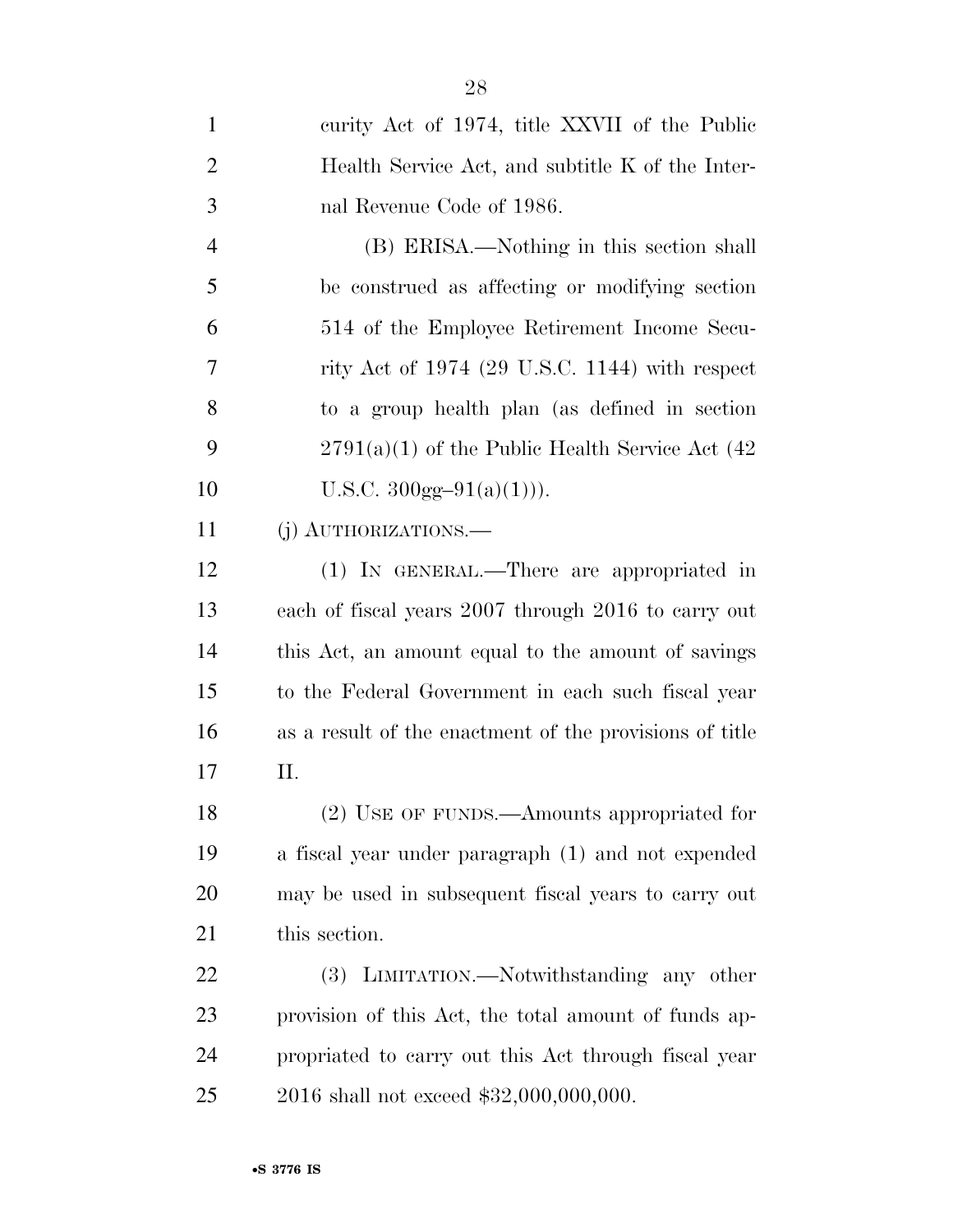| $\mathbf{1}$   | <b>TITLE II-OFFSETS</b>                                     |
|----------------|-------------------------------------------------------------|
| $\overline{2}$ | SEC. 201. INCREASE IN REBATES FOR COVERED OUT-              |
| 3              | PATIENT DRUGS.                                              |
| $\overline{4}$ | Section $1927(c)(1)(B)(i)$ of the Social Security Act       |
| 5              | $(42 \text{ U.S.C. } 1396r - 8(c)(1)(B)(i))$ is amended—    |
| 6              | $(1)$ in subclause $(IV)$ , by striking "and" after         |
| 7              | the semicolon;                                              |
| 8              | $(2)$ in subclause $(V)$ —                                  |
| 9              | $(A)$ by inserting "and before January 1,                   |
| 10             | $2007$ ," after "1995,"; and                                |
| 11             | $(B)$ by striking the period and inserting ";               |
| 12             | and"; and                                                   |
| 13             | $(3)$ by adding at the end the following:                   |
| 14             | "(VI) after December 31, 2006,                              |
| 15             | is 20 percent.".                                            |
| 16             | SEC. 202. STUDENT AID REWARD PROGRAM.                       |
| 17             | Part G of title IV of the Higher Education Act of           |
| 18             | 1965 is amended by inserting after section 489 (20 U.S.C.   |
| 19             | 1096) the end the following:                                |
| 20             | "SEC. 489A. STUDENT AID REWARD PROGRAM.                     |
| 21             | "(a) PROGRAM AUTHORIZED.—The Secretary shall                |
| 22             | carry out a Student Aid Reward Program to encourage         |
| 23             | institutions of higher education to participate in the stu- |
| 24             | dent loan program under this title that is most cost-effec- |
|                | 25 tive for taxpayers.                                      |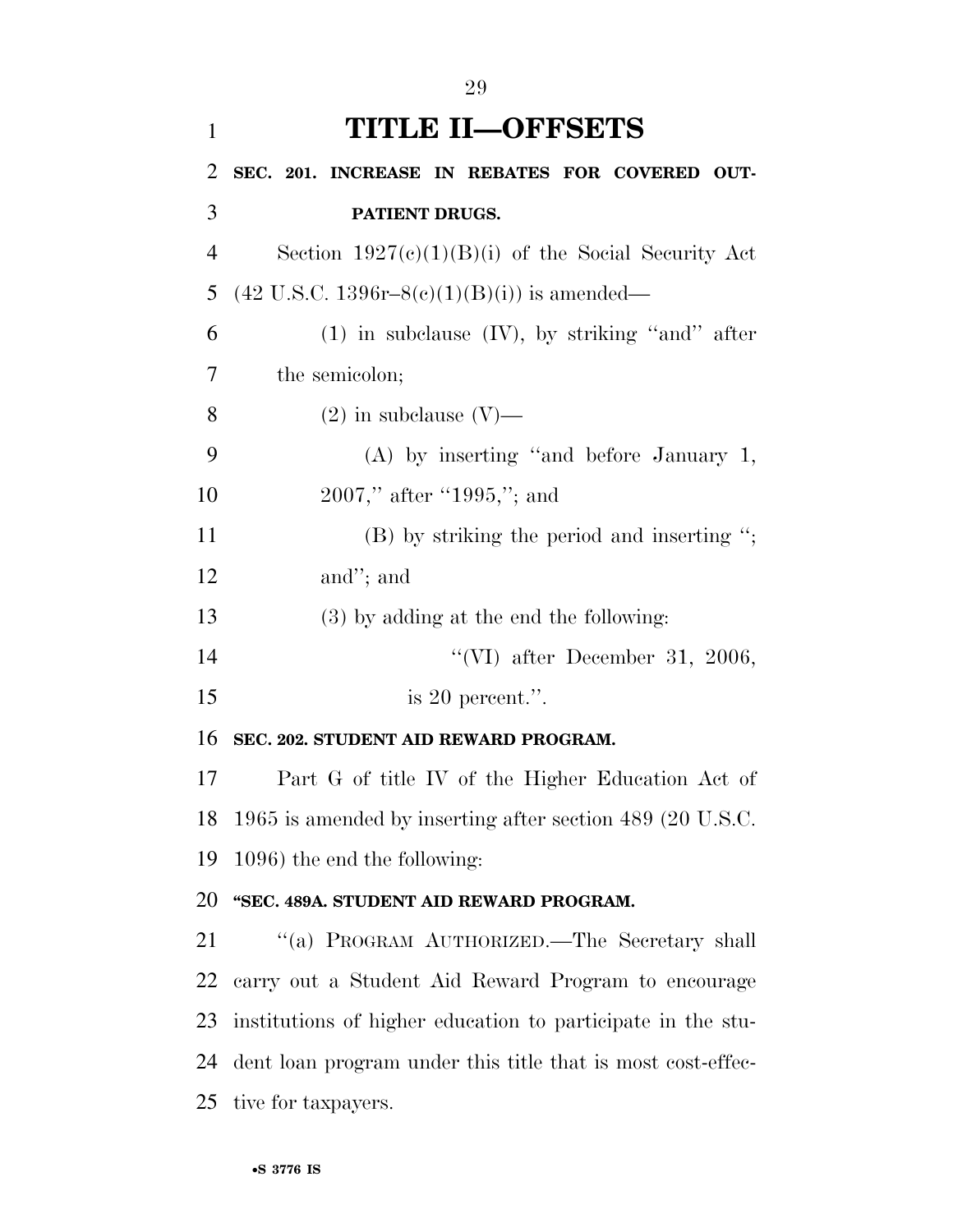''(b) PROGRAM REQUIREMENTS.—In carrying out the Student Aid Reward Program, the Secretary shall—

3 (1) provide to each institution of higher edu- cation participating in the student loan program under this title that is most cost-effective for tax- payers a Student Aid Reward Payment, in an amount determined in accordance with subsection (c), to encourage the institution to participate in that student loan program;

 $\frac{1}{2}$  require each institution of higher edu- cation receiving a payment under this section to pro- vide student loans under that student loan program for a period of 5 years from the date the payment is made;

15 ''(3) where appropriate, require that funds paid to institutions of higher education under this section be used to award students a supplement to such stu-dents' Pell Grants under subpart 1 of part A;

19  $\frac{1}{2}$  (4) permit such funds to also be used to award lower and middle income graduate students need-based grants; and

22  $\frac{1}{2}$  (5) encourage all institutions of higher edu- cation to participate in the Student Aid Reward Pro-gram.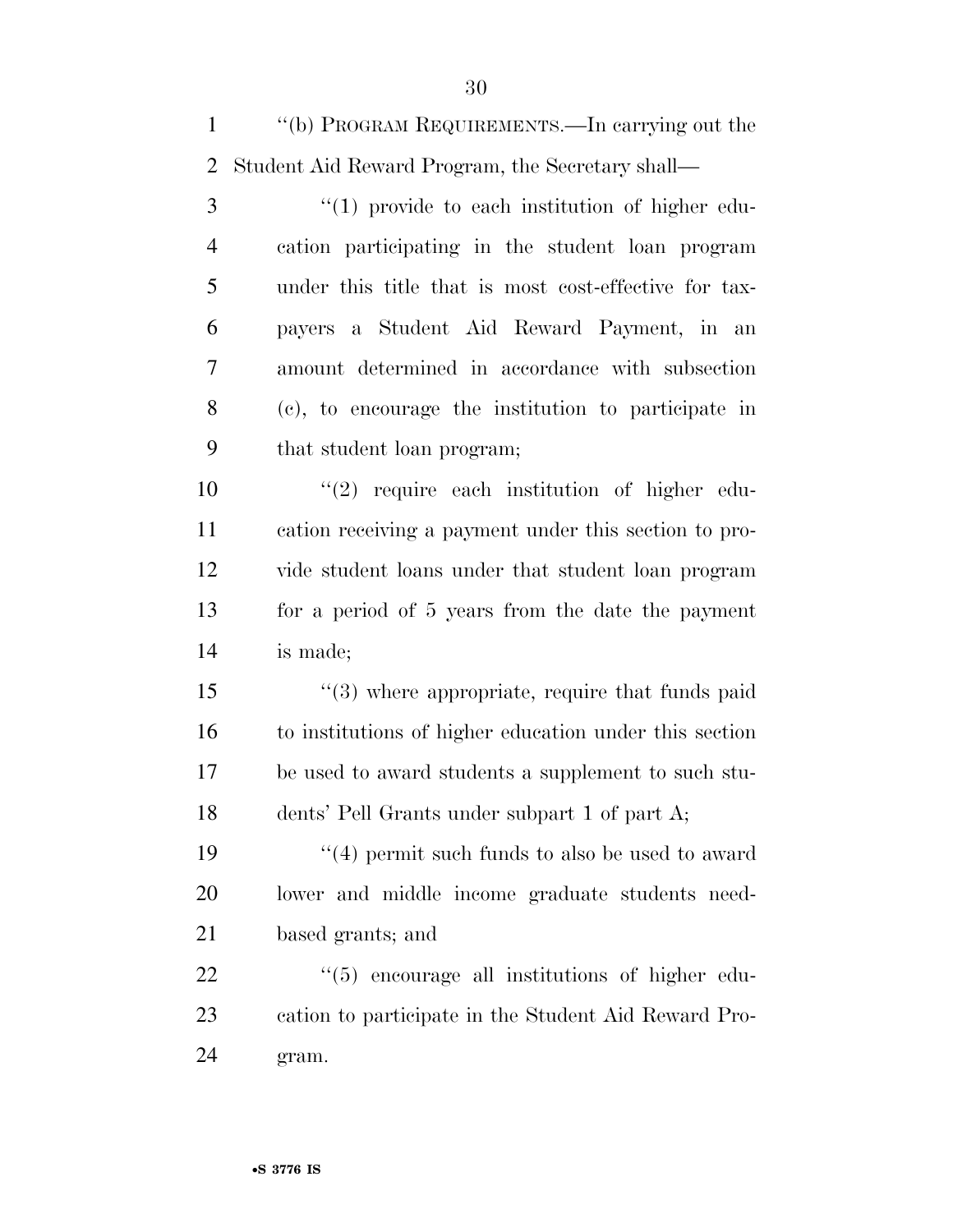''(c) AMOUNT.—The amount of a Student Aid Re- ward Payment under this section shall be not less than 50 percent, and not more than 75 percent, of the savings to the Federal Government generated by the institution's participation in the student loan program under this title that is most cost-effective for taxpayers instead of the in- stitution's participation in the student loan program not cost-effective for taxpayers.

9 "(d) TRIGGER TO ENSURE COST NEUTRALITY.—

 $(1)$  LIMIT TO ENSURE COST NEUTRALITY. Notwithstanding subsection (c), the Secretary shall not distribute Student Aid Reward Payments under the Student Aid Reward Program that, in the aggre- gate, exceed the Federal savings resulting from im-plementation of the Student Aid Reward Program.

 ''(2) FEDERAL SAVINGS.—In calculating Fed- eral savings, as used in paragraph (1), the Secretary shall determine Federal savings on loans made to students at institutions of higher education that par- ticipate the student loan program under this title that is most cost-effective for taxpayers and that, on the date of enactment of the Student Aid Reward Program, participated in the student loan program that is not the most cost-effective for taxpayers, re-sulting from the difference of—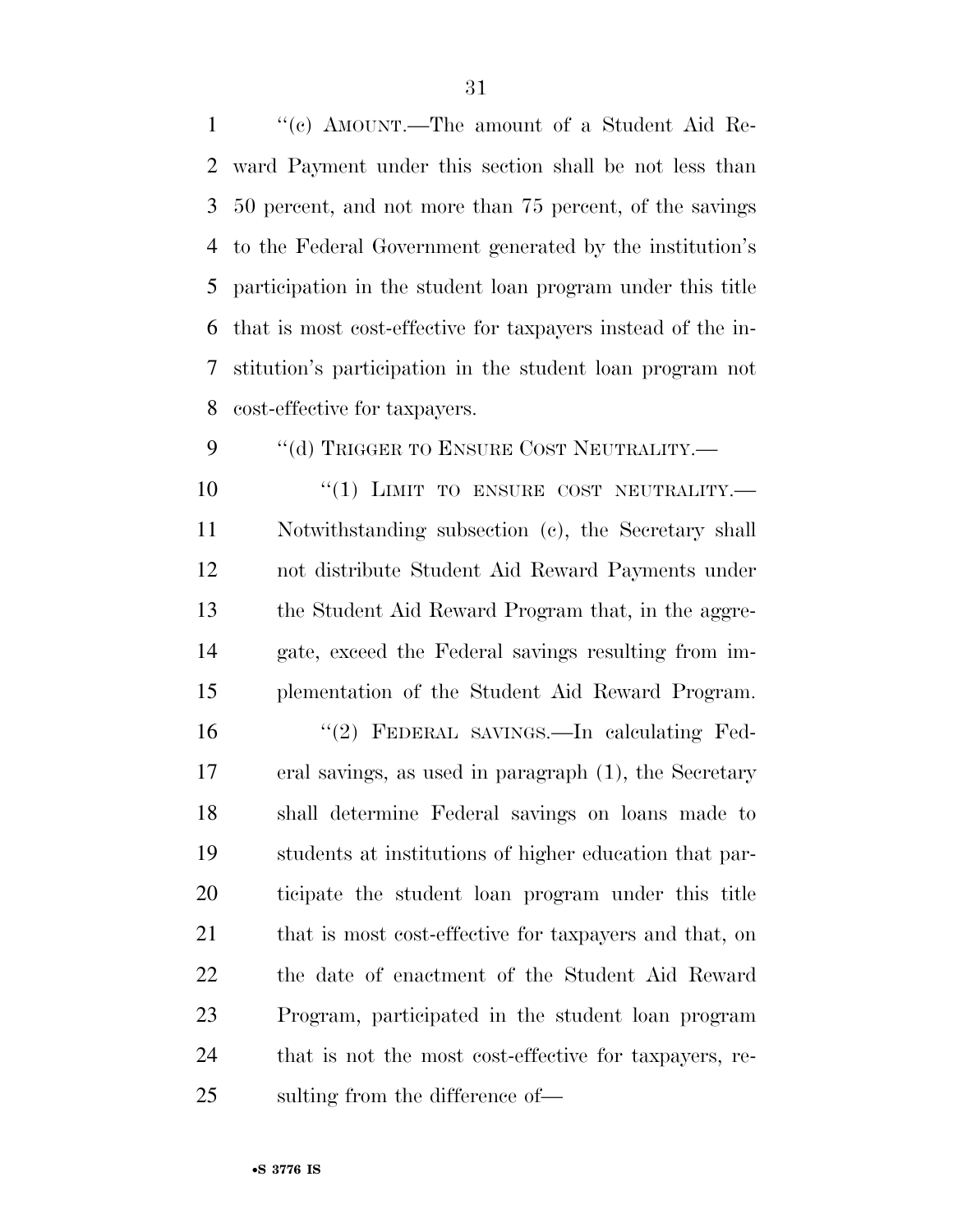| $\mathbf{1}$   | "(A) the Federal cost of loan volume made            |
|----------------|------------------------------------------------------|
| $\overline{2}$ | under the student loan program under this title      |
| 3              | that is most cost-effective for taxpayers; and       |
| $\overline{4}$ | $\lq\lq (B)$ the Federal cost of an equivalent type  |
| 5              | and amount of loan volume made, insured, or          |
| 6              | guaranteed under the student loan program            |
| 7              | under this title that is not the most cost-effec-    |
| 8              | tive for taxpayers.                                  |
| 9              | "(3) DISTRIBUTION RULES.—If the Federal              |
| 10             | savings determined under paragraph (2) is not suffi- |
| 11             | cient to distribute full Student Aid Reward Pay-     |
| 12             | ments under the Student Aid Reward Program, the      |
| 13             | Secretary shall—                                     |
| 14             | "(A) first make Student Aid Reward Pay-              |
| 15             | ments to those institutions of higher education      |
| 16             | that participated in the student loan program        |
| 17             | under this title that is not the most cost-effec-    |
| 18             | tive for taxpayers on the date of enactment of       |
| 19             | the Student Aid Reward Program; and                  |
| 20             | "(B) with any remaining Federal savings              |
| 21             | after making Payments under subparagraph             |
| 22             | (A), make Student Aid Reward Payments to             |
| 23             | the institutions of higher education not de-         |
| 24             | scribed in subparagraph (A) on a pro-rata            |
| 25             | basis.                                               |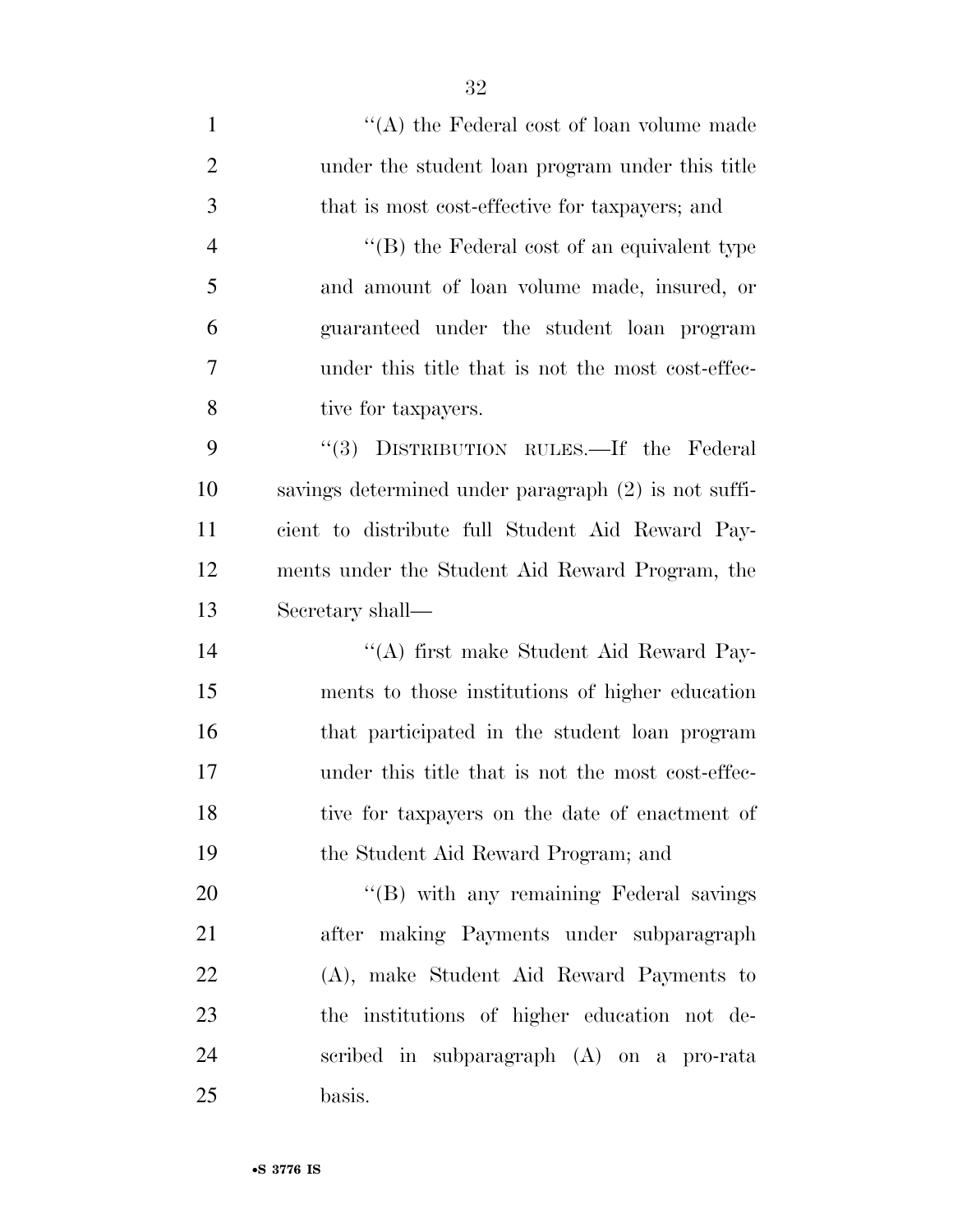| $\mathbf{1}$   | "(4) DISTRIBUTION TO STUDENTS.—Any insti-          |
|----------------|----------------------------------------------------|
| $\overline{2}$ | tution of higher education that receives a Student |
| 3              | Aid Reward Payment under this section—             |
| $\overline{4}$ | "(A) shall distribute, where appropriate,          |
| 5              | part or all of such payment among the students     |
| 6              | of such institution who are Pell Grant recipi-     |
| 7              | ents by awarding such students a supplemental      |
| 8              | grant; and                                         |
| 9              | "(B) may distribute part of such payment           |
| 10             | as a supplemental grant to graduate students in    |
| 11             | financial need.                                    |
| 12             | "(5) ESTIMATES, ADJUSTMENTS, AND CARRY             |
| 13             | OVER.-                                             |
| 14             | $``(A)$ ESTIMATES AND ADJUSTMENTS.—                |
| 15             | The Secretary may make Student Aid Reward          |
| 16             | Payments to institutions of higher education on    |
| 17             | the basis of estimates, using the best data avail- |
| 18             | able at the beginning of an academic/fiscal year.  |
| 19             | If the Secretary determines thereafter that loan   |
| 20             | costs for that academic/fiscal year<br>program     |
| 21             | were different than such estimate, the Secretary   |
| 22             | shall adjust (reduce or increase) subsequent       |
| 23             | Student Aid Reward Payments rewards paid to        |
| 24             | such institutions of higher education to reflect   |
| 25             | such difference.                                   |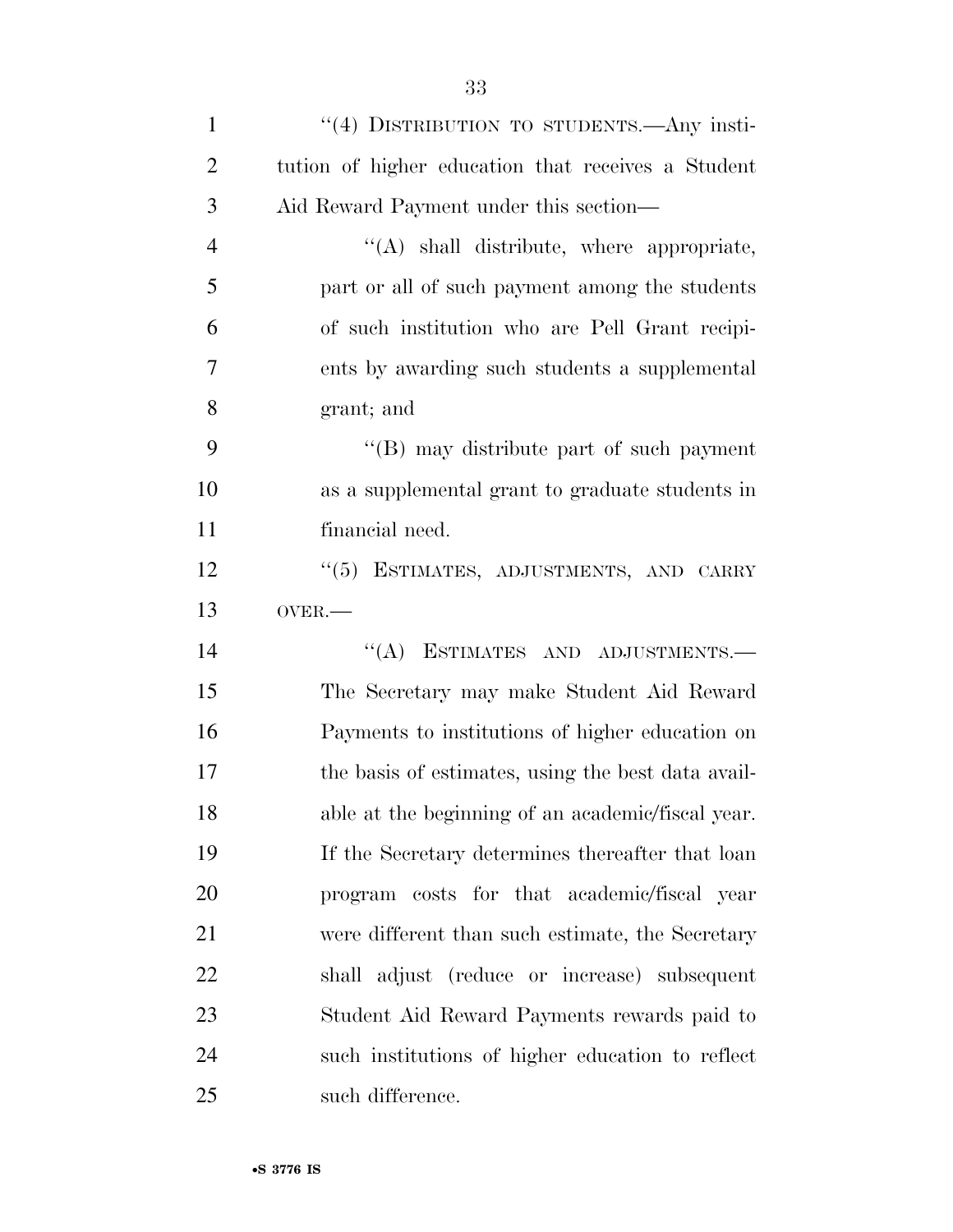1 ''(B) CARRY OVER.—Any institution of higher education that receives a reduced Stu- dent Aid Reward Payment under paragraph (3)(B), shall remain eligible for the unpaid por- tion of such institution's financial reward pay- ment, as well as any additional financial reward payments for which the institution is otherwise eligible, in subsequent academic or fiscal years.  $\cdot$  "(e) DEFINITION.—For purposes of this section— ''(1) the student loan program under this title that is most cost-effective for taxpayers is the loan program under part B or D of this title that has the lowest overall cost to the Federal Government (in- cluding administrative costs) for the loans author- ized by such parts; and 16 ''(2) the student loan program under this title that is not most cost-effective for taxpayers is the loan program under part B or D of this title that does not have the lowest overall cost to the Federal Government (including administrative costs) for the loans authorized by such parts.''. **SEC. 203. AVIATION SECURITY SERVICE PASSENGER FEES.** 

 Section 44940 of title 49, United States Code, is amended—